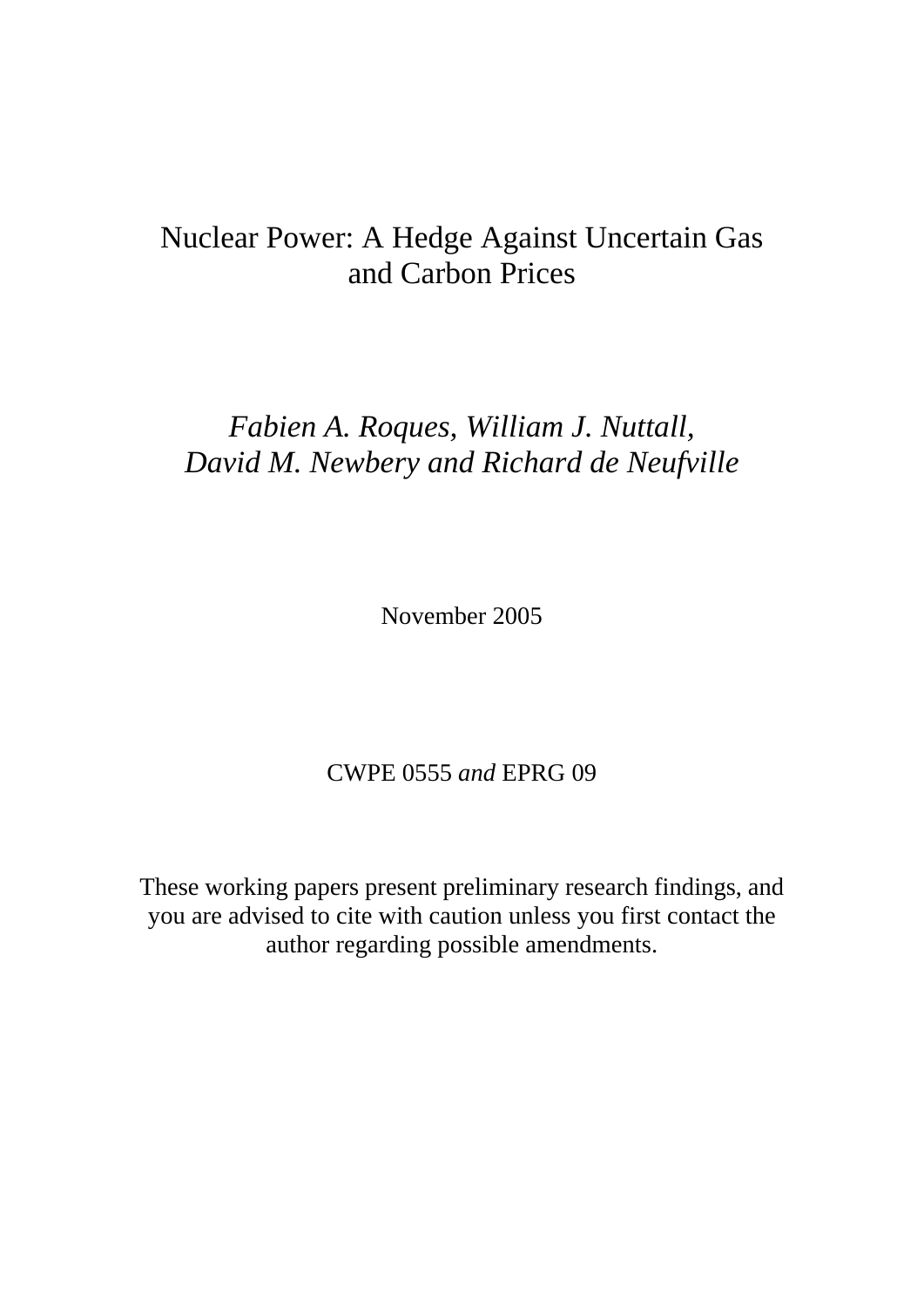# **Nuclear Power: a Hedge against Uncertain Gas and Carbon Prices? [1](#page-1-0) [2](#page-1-1)**

Fabien A. Roques<sup>\*[3](#page-1-2)</sup>, William J. Nuttall\*, David M. Newbery\*\*, Richard de Neufville\*\*\*

\*Judge Business School, University of Cambridge, England \*\*Faculty of Economics, University of Cambridge, England \*\*\*Engineering Systems Division, Massachusetts Institute of Technology, USA

08 November 2005

#### **Abstract**

1

High fossil fuel prices have rekindled interest in nuclear power. This paper identifies specific nuclear characteristics making it unattractive to merchant generators in liberalised electricity markets, and argues that non-fossil fuel technologies have an overlooked 'option value' given fuel and carbon price uncertainty. Stochastic optimisation estimates the company option value of keeping open the choice between nuclear and gas technologies. This option value decreases sharply as the correlation between electricity, gas, and carbon prices rises, casting doubt on whether private investors' fuel-mix diversification incentives in electricity markets are aligned with the social value of a diverse fuel-mix.

**Keywords:** Nuclear economics, stochastic optimisation, fuel-mix, diversification.

**JEL reference:** C15, C61, L52, L94.

<span id="page-1-0"></span><sup>&</sup>lt;sup>1</sup> The authors wish to thank anonymous referees, Dr. Paul Twomey, Dr. Chris Hope, and Stephen Connors for useful comments on earlier drafts.

<span id="page-1-1"></span> $2$  Data and advice from BNFL are greatly acknowledged, as well as financial support from the CMI Electricity Project. The authors also thank Platts and EEX for providing data on electricity, gas and carbon prices. The usual disclaimer applies.

<span id="page-1-2"></span><sup>&</sup>lt;sup>3</sup> Judge Business School, University of Cambridge, Trumpington Street, Cambridge, CB2 1AG, England, email: f.roques@jbs.cam.ac.uk; fabien.roques@gmail.com.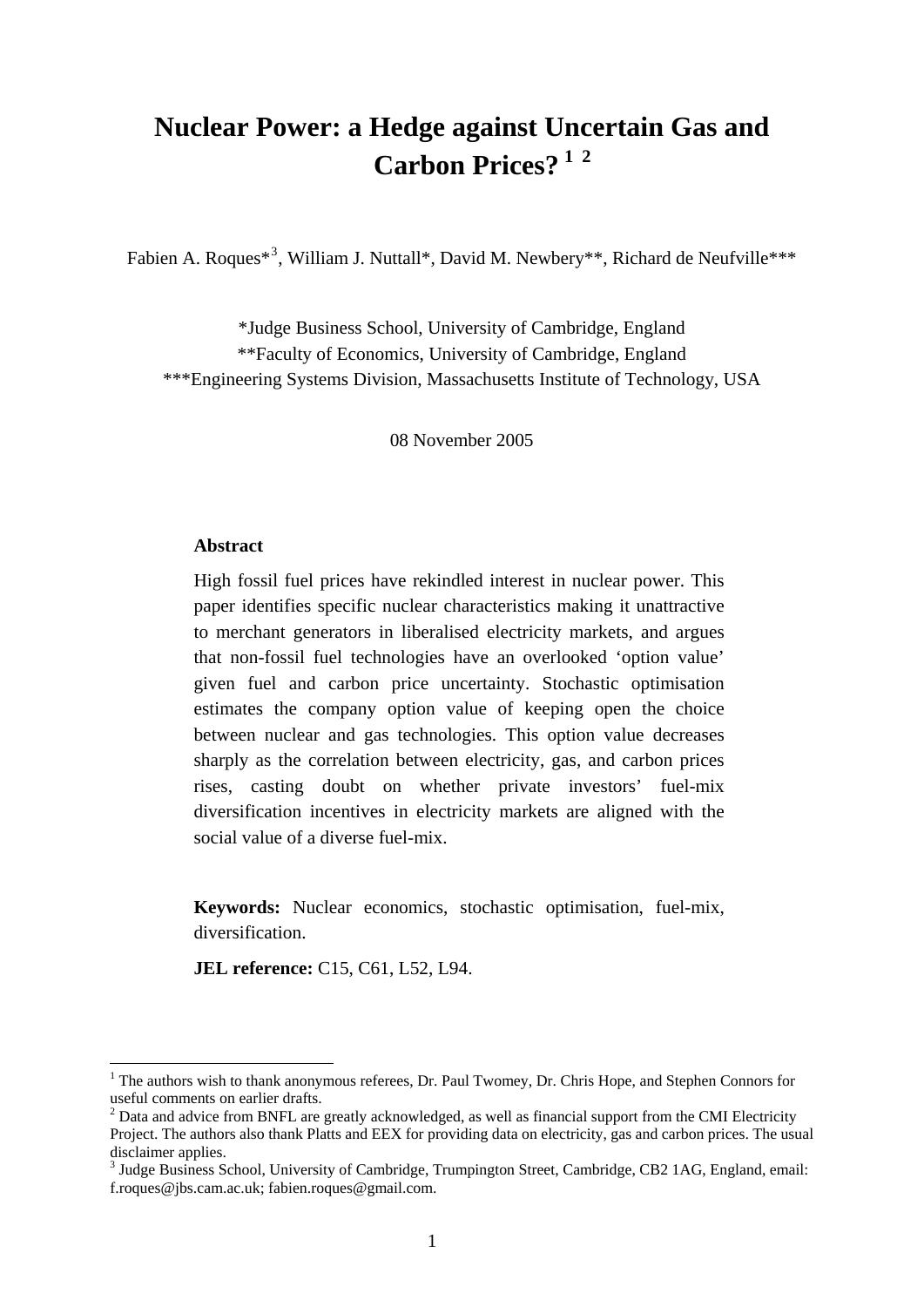#### **1 INTRODUCTION**

<u>.</u>

There has been no new nuclear build in the last decade in either Europe or North America.<sup>[4](#page-2-0)</sup> Over the same period these regions have seen a transition to liberalised markets that has moved electricity from the domain of government industrial policy. Are these observations related? In the U.S., the 'Nuclear 2010 project' supports actions intended to help the private financing of nuclear plant for 2010 (Rothwell et al., 2005). In Europe, both Finland and France are taking the first steps towards new nuclear build. In the latter case we believe this to be an example of the state corporatism of the past, but the Finnish case is more interesting. Much of the conventional debate around nuclear power competitiveness has focussed on the expected levelised cost of nuclear power compared to other forms of base-load generation. Higher fossil fuel and carbon prices are changing attitudes towards nuclear generation in general and nuclear merchant generation in particular.

 This paper tackles the question as to whether an electricity utility of merchant investors might choose to add a nuclear power plant to their generation capacity in order to hedge against the risks of volatile prices for fossil fuels (natural gas) or for carbon dioxide emissions. We conclude that for likely commercial costs of capital such option values are severely eroded by higher correlations between gas fuel, carbon emission and electricity prices. As there is likely to be a social and consumer benefit in fuel mix diversity, this paper will show that current liberalised electricity markets appear to lack incentives for utilities and merchant generators to add to fuel mix diversity by constructing new nuclear power plants. Such considerations are extremely topical in the USA, the UK and other countries considering policy options for clean and secure energy supplies in their liberalised electricity markets.

The rest of the paper is organised as follows. Section two synthesises the results of recent studies on the comparative economics of nuclear and its main competitor, Combined Cycle Gas Turbines (CCGTs), and details the different features of a liberalised electricity industry that adversely impact on the competitiveness of nuclear power. Section three argues that nuclear and non-fossil fuel technologies have an 'option value' for a utility as they mitigate against fuel and carbon price uncertainty in a way not recognised by traditional valuation approaches. A 5-plant utility investment plan using a stochastic optimisation model is presented, which provides an estimate of the option value for the utility to retain the ability to choose between nuclear and CCGT technologies for its future investments. Section five concludes by discussing the model results' implications for technology diversification in electricity markets.

<span id="page-2-0"></span><sup>&</sup>lt;sup>4</sup> In 2005 about 30 power reactors are being constructed in 11 countries, notably China, the Republic of Korea, Japan and Russia (World Nuclear Association, 2005).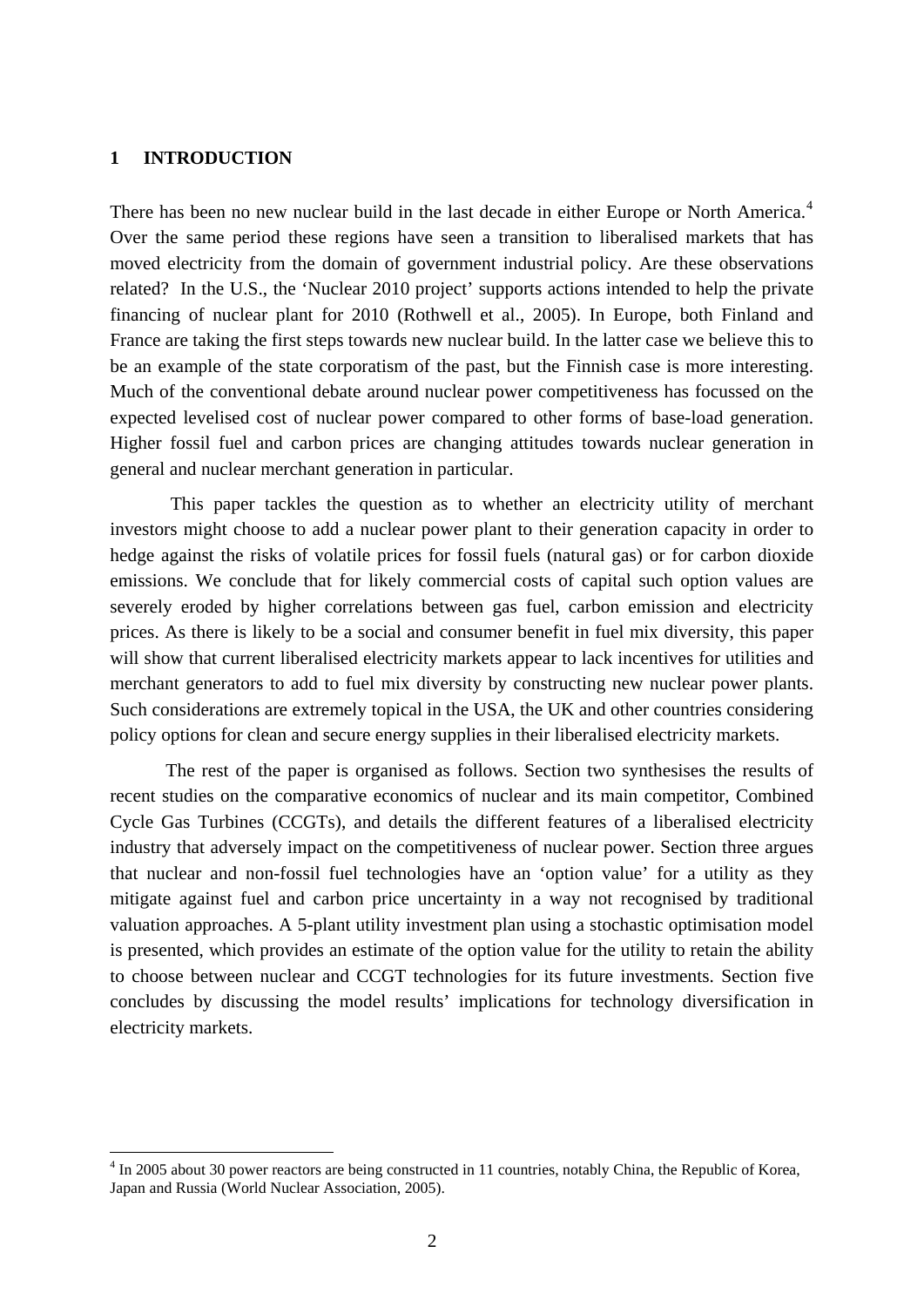#### **2 NUCLEAR ECONOMICS IN LIBERALISED ELECTRICITY MARKETS**

In 2005 there were 440 nuclear power reactors in 31 countries, with a combined capacity of 367 GWe, generating some 16% of the world's electricity (WNA, 2005). Until recently, however, no new nuclear power station had been commissioned in a liberalised electricity industry. One key issue for the commercial future of nuclear power is to understand how the commercial unattractiveness of nuclear power is related to electricity market structures. To what extent has the risk redistribution in the liberalised electricity industry and the resulting higher cost of capital contributed to the success of gas-fired plants to the detriment of nuclear power and other capital-intensive technologies?

#### **2.1 Levelised cost comparisons**

The traditional approach for comparing the competitiveness of different generation technologies is the '*levelised cost'* methodology, based on a discounted cash flow analysis (DCF) over the life of the plant. This valuation technique is appealing as it gives simple results in the form of comparable levelised production costs. The levelised cost approach was well suited to the stable environment of the electricity industry before liberalisation. It continues to be widely used by utilities post liberalisation, despite its inappropriateness for evaluating investment choices under uncertainty (Deutch et al 2003, IEA, 2005).

*Table 1* shows the model parameters and levelised costs for the most recent studies conducted in Belgium (Ampere, 2000), the U.K. (RAE, 2004), Finland (Tarjanne and Rissanen, 2000), France (Dideme, 2003), and the USA (Deutch et al., 2003, and Tolley et al., 2004). The table shows wide differences in the results, arising mainly from the different assumptions made for construction and operating costs of nuclear and the differing financing structures of the models. The important differences in the costs estimates for new nuclear build can be traced back to different assumptions on two key factors: first, the reported construction cost for new capacities exceeding 1000 MWe ranges from £900/kWe to £1,400/kWe. Second, the financing assumptions differ greatly (real discount rates varying from 5% to 12.5%, equity shares varying from 30% to 50%, and debt repayments concentrated in the first 10 years or spread over the life of the plant (Deutch et al., 2003, Tolley et al., 2004)). These different assumptions reveal not only different degrees of confidence in the nuclear industry cost figures, but also a different understanding of the impact of the electricity industry liberalisation on new nuclear plants economics and financing.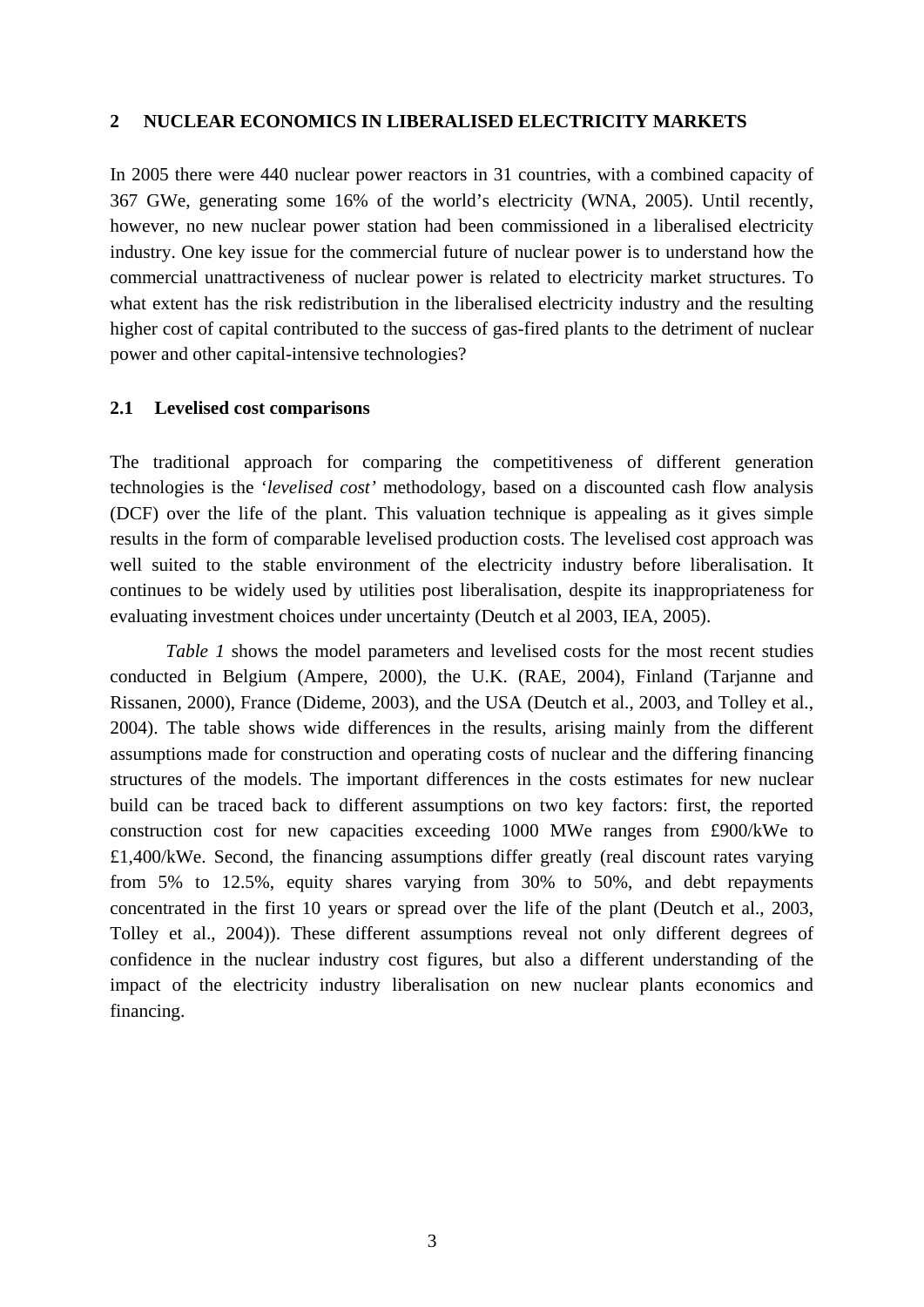| <b>Study</b>                   | <b>Belgium</b><br>(Ampere) |                          | <b>Finland</b><br>(Tarjanne) |                          | <b>France</b><br>(DGEMP)                         |                | <b>UK</b><br>(RAE) |                | <b>USA</b><br>(Deutch et al.,<br>MIT) |                | <b>USA (Tolley et</b><br>al., University of<br>Chicago)                 |             |
|--------------------------------|----------------------------|--------------------------|------------------------------|--------------------------|--------------------------------------------------|----------------|--------------------|----------------|---------------------------------------|----------------|-------------------------------------------------------------------------|-------------|
| <b>Date</b>                    | 2000                       |                          | 2001                         |                          | 2003                                             |                | 2004               |                | 2003                                  |                | 2004                                                                    |             |
|                                | Nuclear                    | <b>CCGT</b>              | Nuclear                      | <b>CCGT</b>              | Nuclear                                          | <b>CCGT</b>    | <b>Nuclear</b>     | <b>CCGT</b>    | Nuclear                               | <b>CCGT</b>    | Nuclear                                                                 | <b>CCGT</b> |
| <b>Capacity factor</b>         | 85%                        |                          | 85%                          |                          | 85%                                              |                | 85%                |                | 85%                                   |                | 85%                                                                     |             |
| <b>Construction</b>            | 5                          | $\overline{2}$           | 5                            | $\overline{2}$           | 5                                                | $\overline{2}$ | 5                  | $\overline{2}$ | 5                                     | $\overline{2}$ | 5                                                                       | 3           |
| time (years)                   |                            |                          |                              |                          |                                                  |                |                    |                |                                       |                |                                                                         |             |
| <b>Discount rate</b>           | 5%                         |                          | 5%                           |                          | 8%                                               |                | 7.5% (nominal)     |                | 11.5%                                 | 9.6%           | 12.5%                                                                   | 9.5%        |
| (real)                         |                            |                          |                              |                          |                                                  |                |                    |                |                                       |                |                                                                         |             |
|                                |                            |                          |                              |                          | Breakdown of levelised cost (£/MWh) <sup>5</sup> |                |                    |                |                                       |                |                                                                         |             |
| Investment <sup>6</sup>        | 14.4                       | 7.8                      | 9.7                          | 3.9                      | 11.2                                             | 4.3            | 13.9               | 3.8            | ٠                                     | ٠              | $\overline{\phantom{a}}$                                                |             |
| <b>O&amp;M</b>                 | 6.6                        | 15.0                     | 5.0                          | 1.1                      | 3.5                                              | 2.8            | 5.6                | 3.4            | -                                     | ٠              | $\overline{\phantom{a}}$                                                | 1.4         |
| <b>Fuel</b>                    |                            |                          | 2.1                          | 17.6                     | 3.1                                              | 15.0           | 4.2                | 15.5           | $\overline{\phantom{a}}$              | ٠              | 2.4                                                                     | 13          |
| <b>Taxes</b>                   | ٠                          | $\overline{\phantom{a}}$ | ٠                            | $\blacksquare$           | 1.8                                              | 2.4            | $\blacksquare$     | $\overline{a}$ | ۰                                     | -              | $\overline{\phantom{a}}$                                                | Ξ.          |
| R&D                            | ۰                          | ٠                        | $\overline{\phantom{0}}$     | $\overline{\phantom{0}}$ | 0.4                                              |                | ۰                  | $\blacksquare$ |                                       | ۰              |                                                                         | Ξ.          |
| <b>Total levelised</b><br>cost | 21                         | 22.8                     | 16.8                         | 22.5                     | 19.9                                             | 24.2           | 23.7               | 22.6           | 36.9                                  | 21 to 31       | $26 - 34$ 1 <sup>st</sup><br>unit; 19-<br>22<br>$5th$ unit <sup>7</sup> | 19 to 25    |

**Table 1 – International comparison of levelised cost estimates for nuclear and CCGTs.** 

### **2.2 Biases against nuclear power in liberalised electricity markets**

When examining the alleged discrimination in technology choice caused by market liberalisation, one should remember that the old regulated vertically integrated monopoly model also introduced biases. It was normally able to finance any required capacity in generation, but provided poor incentives for delivering investment in a timely and costeffective way. Averch and Johnson (1962) demonstrated that regulated utilities might rationally prefer to invest in excessively capital-intensive technologies. Moreover, the subordination of utilities to regulation bodies gave rise to other distortions of investment choices. For instance, many countries directly controlled or influenced the fuel mix through subsidies to 'national' fuels (such as coal or lignite), or the financing of 'national' technologies (such as nuclear) (Newbery and Green, 1996).

In liberalised markets investments are profit motivated, with the choice of technology left to the market. The redistribution of risk among the different stakeholders is likely to make nuclear generation unattractive for an investor, even when its levelised costs are similar to the levelised costs of the dominant technology, for several reasons.

<sup>&</sup>lt;sup>5</sup> The exchange rate used in this paper is 1 Euro=£0.7 and 1 US\$= $\pm$ 0.55.<br><sup>6</sup> Nuclear investment costs include sport fuel management, plant decomp

<span id="page-4-1"></span><span id="page-4-0"></span><sup>&</sup>lt;sup>6</sup> Nuclear investment costs include spent fuel management, plant decommissioning and final waste disposal. Decommissioning costs are estimated at 9-15% of the initial cost of a nuclear power plant, but contribute only a few percent to the investment costs when discounted (in the USA, they account for 0.1-0.2 cents/KWh). The back-end of the fuel cycle contributes up to another 10% to the overall costs per KWh (the \$18 billion US spent fuel program is funded by a 0.1 cent/kWh levy) (Uranium Information Center, 2004).

<span id="page-4-2"></span> $<sup>7</sup>$  Assuming a (conservative) 3% learning rate (cost saving by doubling of the number of plants built).</sup>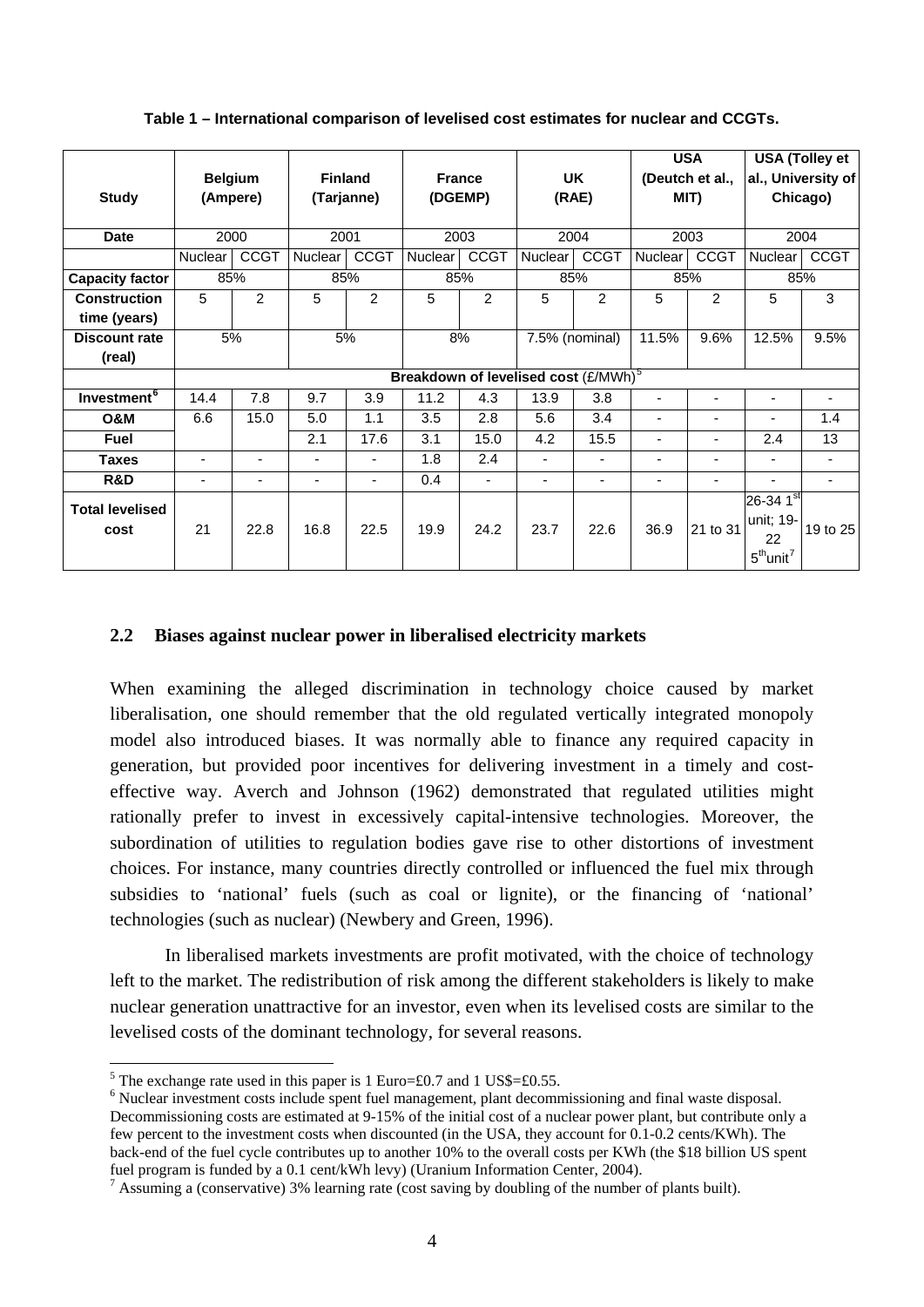First, investors have a strong preference for a shorter payback period, which makes investments with short lead time more attractive. Nuclear lead times (5 years in the most optimistic scenario in *Table 2*) are, for engineering and licensing reasons, much longer than CCGT lead times (2 years).

|                                           | Average |     | Minimum   Maximum   Standard   Last plant |           |       |
|-------------------------------------------|---------|-----|-------------------------------------------|-----------|-------|
|                                           |         |     |                                           | deviation | begun |
| U.S nuclear plants connected to grid      | 9.3     | 3.4 | 23.4                                      | 3.8       | 1977  |
| French nuclear plants connected to grid   | 6.7     | 4.3 | 16.3                                      | 2         | 1985  |
| Plants under construction beginning later |         |     |                                           |           |       |
| than 1993                                 | 5.3     | 4.5 | 7.2                                       | 0.75      | 2001  |

**Table 2 - Years Elapsed from Construction Start to Commercial Operation of Nuclear Power Plants. Source: Tolley et al. (2004)** 

Second, construction costs for nuclear plant are two to four times greater (£900 to £1,400 per kWe installed) than for a CCGT (£300 to £500 per kWe installed). Of the three major components of nuclear generation cost – capital, fuel, and operation and maintenance – the capital cost component makes up approximately 60% of the total, while it only represents about 20% of total costs for a CCGT (see *Table 3*). In addition, the size of a typical nuclear unit is much larger than the size of a typical gas turbine: recent nuclear technologies range from 1000MWe (AP1000 from BNFL) to 1600MWe (EPR from Framatome-Siemens), while CCGTs units are only of about 200 to 650 MWe (although it is common to build several on one site). This implies that the required minimum upfront capital investment for a nuclear plant can be ten to fifteen times greater than the smallest investment required for a CCGT.<sup>[8](#page-5-0)</sup>

**Table 3 - Comparison of capital intensity of Nuclear and CCGT technologies. Source: Own estimates** 

| Breakdown of MWh cost | <b>Nuclear</b> | <b>Gas CCGT</b> |
|-----------------------|----------------|-----------------|
| Investment            | 50-60%         | $15 - 20%$      |
| O&M                   | 20-35%         | $5 - 10%$       |
| Fuel                  | 15-20%         | 70-80%          |
|                       |                |                 |

Third, the lack of recent experience with new build makes it difficult to get reliable cost estimates. The traditional optimism of nuclear vendors reinforces investors' distrust of vendors' assessments. The history of nuclear electricity includes a list of seriously delayed construction and cost overruns (Nuttall, 2004). Besides, investors must confront the regulatory and political challenges associated with obtaining a license to build and operate a plant on a specific site. In the past, disputes about licensing, local opposition, cooling water

<span id="page-5-0"></span> $8$  NEA (2000) presents a detailed analysis of the most significant means to reduce nuclear plant capital cost with current technologies, such as increased plant size, improved construction methods, reduced construction schedules, standardisation and construction in series, and multiple unit construction.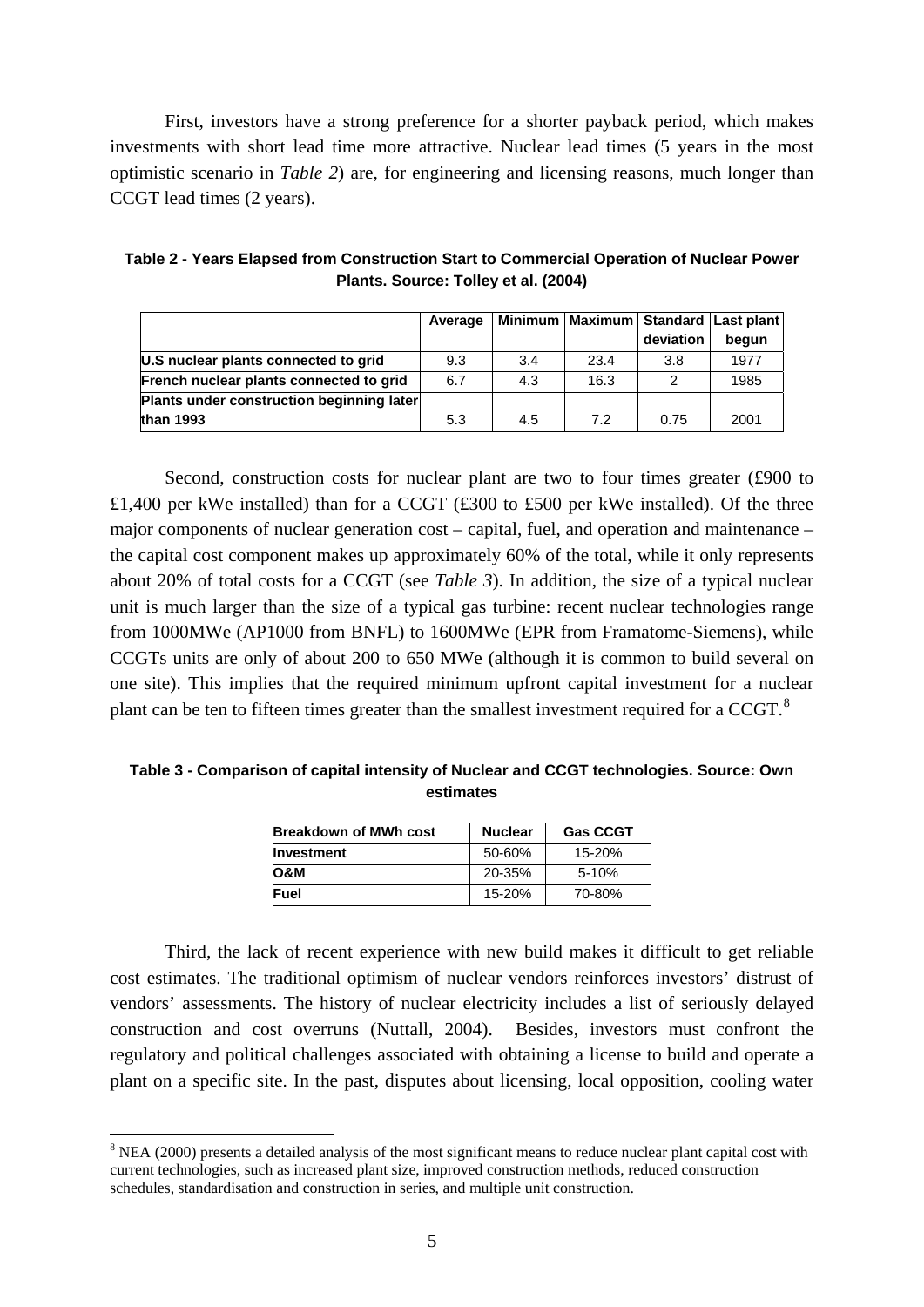sources and discharge requirements have delayed construction and completion of nuclear plants both in the US and Europe (Ludwigson et al., 2004).

 Fourth, the greater size of nuclear technology exposes investors to greater downside risks, as for the next decade only large-scale *Generation III* plants (>500MW) are available. In the context of liberalised electricity markets, the uncertainty about electricity price tends to encourage the construction of series of small-scale modular units, as the timing of entry is critical to the returns of an investment. Several units of CCGTs can be built successively on the same generation site, thus allowing the investor to minimise its downside risk by waiting to invest in the final generation capacity. For engineering reasons scale economies dominate nuclear plants and reducing unit size does not appear economic with current 'generation three' technologies.<sup>[9](#page-6-0)</sup> The development of economically competitive small scale (approximately 200MW) modular nuclear reactors will require new designs, such as the South African Pebble bed reactor or the General Atomic GTHMR (Nuttall, 2004). Such technologies are however unlikely to be ready for commercialisation before the second quarter of the century, and for this reason they are not considered here.

Learning has been demonstrated to play an important role in the nuclear power industry, both for building costs through construction in series, and for operating costs (NEA, 2000).<sup>[10](#page-6-1)</sup> Learning was facilitated by the pre-liberalisation industrial structure. It is questionable, however, how much of this learning can be achieved under a liberalised industry structure. Lester and McCabe (1993) reveal that the relationship between experience and performance has been strongly influenced by industrial structure. Their study suggests that existing nuclear technology might not be adapted to the fragmented industry structure that resulted from the unbundling and divestures typically associated with liberalisation.

# **2.3 The challenges of financing nuclear power**

<u>.</u>

With its capital intensity and cautionary experiences of engineering difficulties and regulatory creep during construction, new nuclear build will probably require a substantial risk premium over competing technologies (Scully Capital, 2002). Tolley et al. (2004) estimate that the risk premium required by bond and equity holders for financing new nuclear plants is around 3% higher than for other technologies. Similarly, Deutch et al. (2003) assume that merchant financing of nuclear power would require a 15% nominal return on equity (as compared to a 12% nominal return on equity for gas and coal), and a 50% equity share of financing (as compared to only 40% equity financing for gas and coal).<sup>[11](#page-6-2)</sup>

<span id="page-6-0"></span> $9^9$  Gollier et al. (2005) compare the benefit of one large nuclear power plant project coming from increasing returns to scale, to the benefit of a modular sequence of smaller (300 MWe), modular, nuclear power units on the same site, and show that the benefit of modularity is equivalent in terms of profitability to a reduction of the cost of electricity by only one-thousand of a euro per kWh.

<span id="page-6-1"></span><sup>&</sup>lt;sup>10</sup> France and Japan are typical examples of learning and scale economies resulting from a large nuclear investment program (Tolley et al., 2004).

<span id="page-6-2"></span> $11$  EDF is planning to finance the new EPR reactor with a 50% equity share, an internal return on equity target of 13.7%, and long term loans at debt interest rates lower than 5% (IGF-CGM, 2004).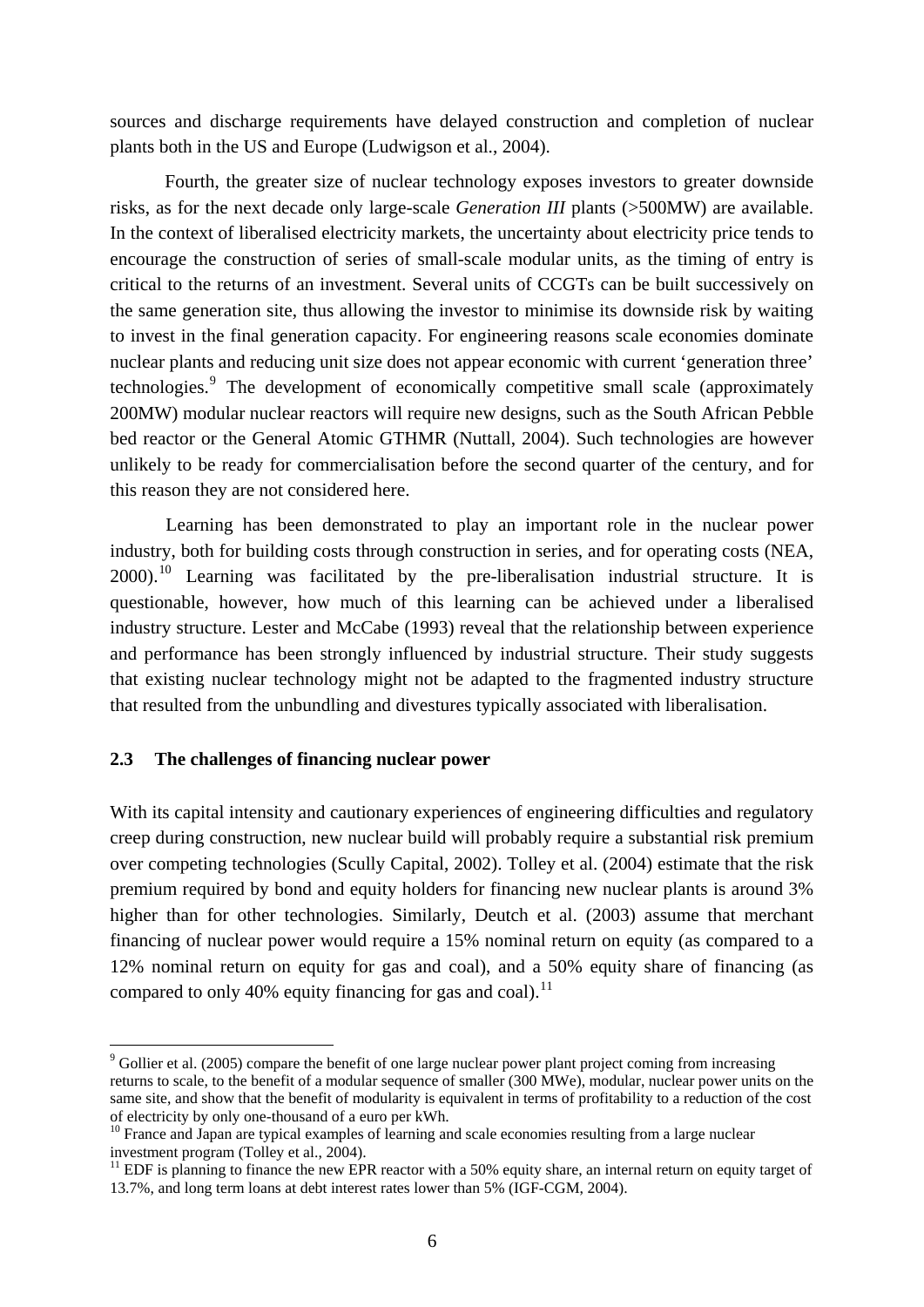Rothwell et al. (2005) propose a project financing approach using Real Options for a nuclear plant in Texas. They show how a "tollgates approach" with options to defer and abandon the construction project after the site permission and regulatory licensing procedures improves the nuclear plant value. Innovative financing techniques have been investigated to disentangle the high risks associated with new nuclear plant construction from the lower economic risks during plant operations (Tolley et al., 2004). The first prototypes to be built will therefore have a critical importance in demonstrating efficient regulatory screening and site licensing procedures, as well as reducing engineering cost uncertainties, thereby lowering the cost of capital for subsequent units. Such considerations lead some to call for governmentassured loans to compensate for the regulatory hurdles and procedures. Finally, a critical issue for the commercial future of nuclear power will lie in the willingness of large European and American utilities to share the risks and development costs of new nuclear power stations. Cooperative agreements might help to spread costs and risks, but their success will depend on completing a large program of new build, and on achieving operational learning despite fragmented ownership.

Given all these challenges to new nuclear build, what explains the recent decisions to build a new nuclear power unit in Finland (2004) and France (2005)? In Finland, the large capital costs of the plant have been financed by very long-term power purchase agreements. Interest in such long-term agreements, which are rare in liberalised markets, has been triggered by the specificities of local industries that have very long investment cycles and are extremely sensitive to the price of electricity. The Finnish electricity company Teollisuuden Voima Oy (TVO) is a cooperative grouping of local utilities and large industrial consumers, which are mainly paper makers with a very long investment cycle (over 40 years).<sup>[12](#page-7-0)</sup> Each shareholder will enjoy electricity at production cost during the life of the plant (40 years), i.e. at a very stable price, in proportion to its share, as well as holding a useful option on the future carbon price.

These long-term power purchase agreements enabled financing at low cost (5% real discount rate in the Tarjanne (2000) study that served as basis for the technology choice), which substantially improves nuclear economics. This paper will demonstrate that at more typical real commercial discount rates of 8% or 10% nuclear has only a very small option value in markets with high degrees of correlation between natural gas fuel prices, carbon emission charges and the electricity price. The Finnish example reminds us that low discount rates are obtainable in liberalized markets when strategy can be shaped by large, well informed and forward looking electricity consumers with a long-term outlook. It is not impossible to identify such consumers in other liberalized markets, but the dominant assumption is that electricity consumers are generally uninterested in hedging their risk exposure to electricity price fluctuations.

In France, the Government has been exploring different ways to recreate a favourable institutional environment to finance the construction of a 3 billion Euro new nuclear EPR.

<span id="page-7-0"></span> $12$  TVO is a public-private partnership company, 43% government-owned, 57% private.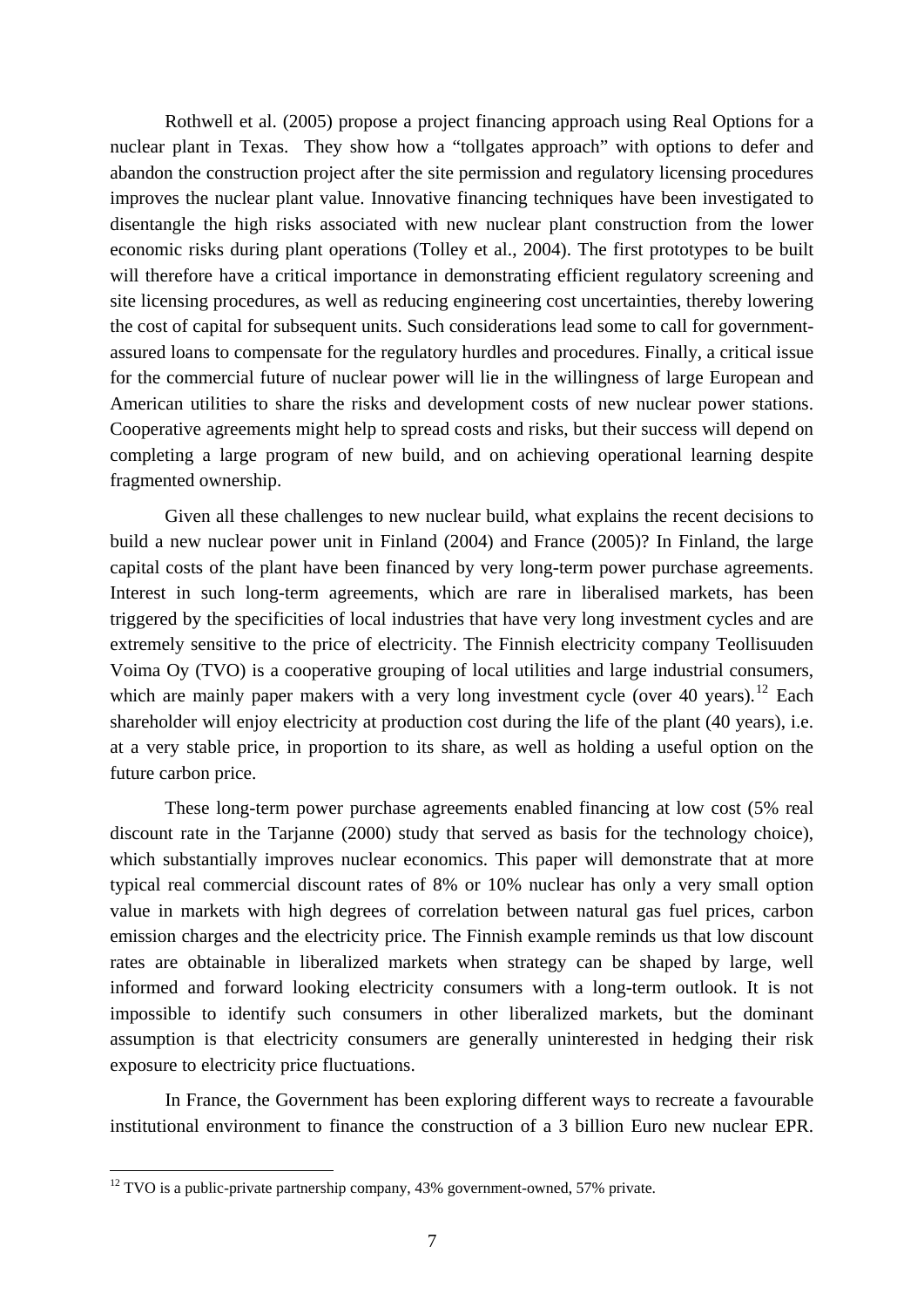The Government is facilitating the participation of electricity-intensive industries (such as aluminium smelters) in the financing of the EPR demonstrator, through the renewal of the long-term fixed-price contracts for electricity below market price that were signed with Electricité de France (EDF) prior to the opening of the French market (IGF-CGM, 2004). Another way to share the costs and risks associated with the construction of new reactors is to associate foreign utilities with EDF. In return for the agreement of EDF to buy 50% of the ownership of the much indebted Italian utility Edison, EDF has obtained the participation of ENEL into the financing of the new EPR.

In sum, the Finnish and French cases are in many ways reminiscent of the institutional environment that made nuclear a competitive technology in the days of regulated monopoly (at least for certain fuel price configurations), through the transfer of investment and operation risks to consumers via contractual arrangements.

#### **2.4 The potential financial benefits of nuclear power**

There are potentially two attributes of nuclear power generation that could make it more appealing to investors. First, nuclear generation costs are insensitive to both gas and carbon price risk (as are most renewables).<sup>[13](#page-8-0)</sup> Therefore, rising gas prices and carbon trading or carbon taxes will make nuclear more competitive against CCGTs and coal-fired plants.<sup>[14](#page-8-1)</sup> Second, investing in nuclear provides a hedge against the volatility and risk of gas and carbon prices. The uncertainty over the evolution of gas and carbon prices implies that there is an option value associated with being able to choose between nuclear power and other fossil fuel technologies in the future. Moreover, the hedging value of a nuclear power investment to a company is not restricted to the insensitivity of this plant to gas and carbon prices. For a company already operating some fossil fuel generation plants, investing in a nuclear plant reduces the company's overall exposure to fossil fuel and gas prices.

While most valuation studies of competitive generation technologies take account of different gas and carbon prices through sensitivity analysis (and its more sophisticated variant, Monte Carlo simulation), as far as the authors know, there is no published study valuing nuclear as a hedge against uncertain gas and carbon prices from a company perspective. This 'hedging value' cannot be captured by the standard levelised cost approach, as it requires a dynamic model to capture the option value associated with the flexibility of waiting for more information on gas and carbon prices before making the best informed technology choice. Besides, standard levelised cost studies can only compare different technologies on a stand alone basis, whereas it is also important to consider how the riskreturn profile of the investment affects the overall risk-return profile of the company. In other words, assessing the economics of a nuclear or CCGT power plant investment from a

<span id="page-8-0"></span> $13$  Nuclear fuel price have relatively little effect on electricity generation costs: a doubling of the uranium oxide price would increase the fuel cost for a light water reactor by 30%, and the electricity cost by only about 7%, whereas doubling the gas price would add 70% to the price of electricity (Uranium Information Center, 2004).

<span id="page-8-1"></span><sup>&</sup>lt;sup>14</sup> In the EU,  $CO_2$  emissions are now priced by the emissions trading scheme.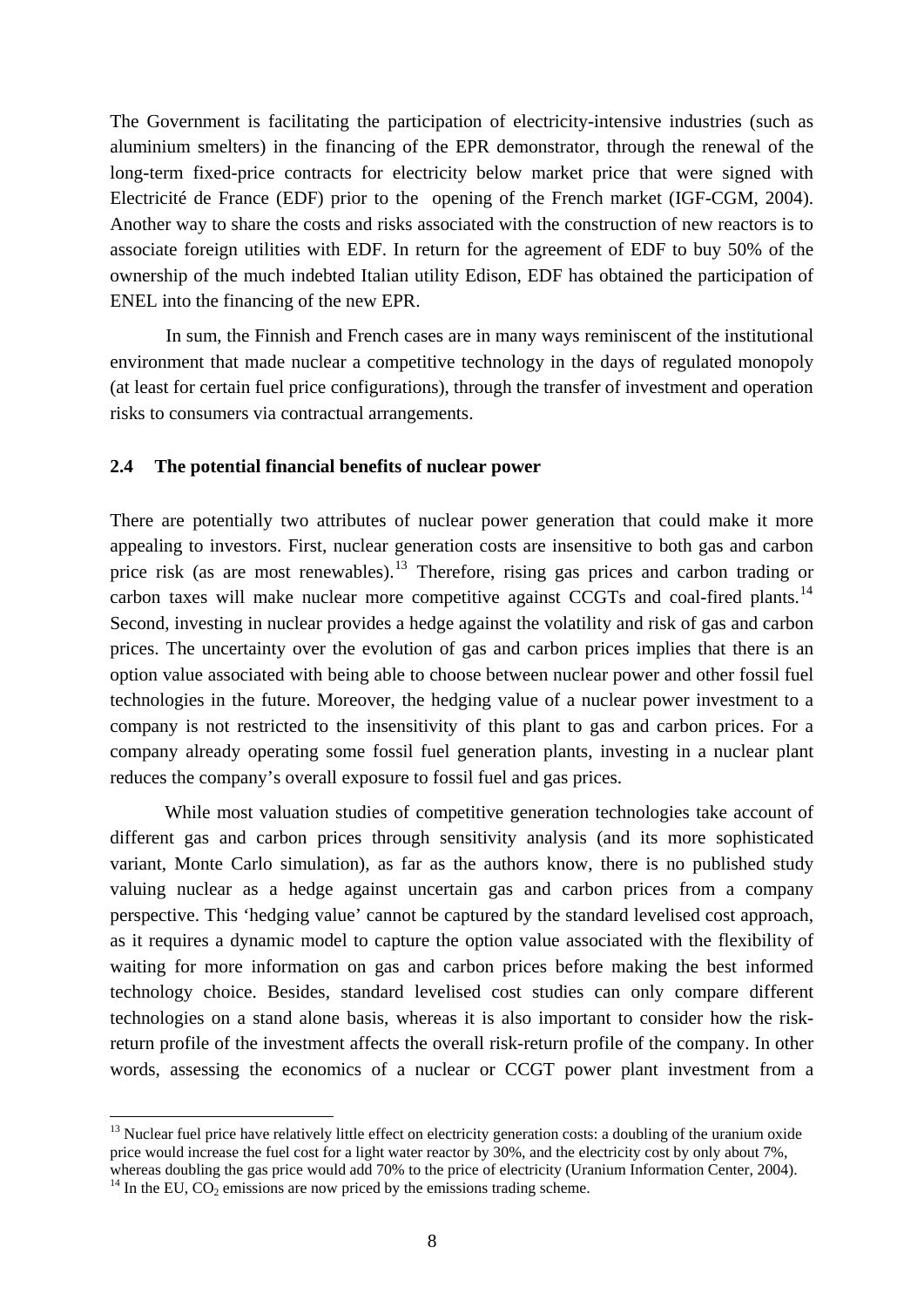company perspective requires taking into account the complementarity of the risk-returns profiles of the different technologies that the company operates. [15](#page-9-0)

The model presented next quantifies the 'option value' to a company of the ability to choose between a nuclear or a gas-fired plant investment at successive moments in the future, when the company faces stochastic gas, carbon, and electricity prices. The 'nuclear option' therefore corresponds to the technical ability to choose nuclear.<sup>[16](#page-9-1)</sup> The option value encompasses both the value associated with the ability to wait and observe the evolution of gas and carbon prices, and the 'hedging' or diversification value associated with a more diverse portfolio of production technologies for the company.

# **3 THE OPTION VALUE OF NUCLEAR FOR A COMPANY FACING UNCERTAIN ELECTRICITY, GAS AND CARBON PRICES**

Our hypothetical electric company's investment plan consists of building five 1,000 MW power stations over twenty years. The managers face investment decisions in years 0, 5, 10, 15 and 20 and choose either a nuclear or in a gas-fired combined cycle gas turbine (CCGT). The managers maximise the expected profitability of their investment, and their choice will depend on the relative prices of electricity, gas and carbon. This investment plan can be interpreted as a strategy to maintain constant production capacity, in the case of a utility replacing its plants as they reach the end of their lives. Alternatively it can model an aggressive expansion strategy for a new entrant in the market that does not operate any generation asset in year 0.

For a given sample path of stochastic electricity, gas, and carbon prices, the nuclear option value is calculated as the difference between the Net Present Value (NPV) of the investment plan when managers have the choice between investing in a nuclear or a CCGT power plant at each decision point, and the NPV of the default scenario in which managers have no choice and can only invest in a CCGT. The model simulates 100,000 realisations of the stochastic electricity, gas, and carbon prices and their associated NPVs to give a probability distribution for the two NPVs. The probability distribution of the NPV of the nuclear 'option value' corresponds to the difference between these two distributions.

### **3.1 Model general settings**

1

Most Real Options models use a continuous time partial differential equations which can yield elegant closed form solutions, but which suffer from the drawback that they are limited

<span id="page-9-0"></span><sup>&</sup>lt;sup>15</sup> Awerbuch and Berger (2003) apply portfolio theory to identify Europe's best fuel mix at the macro-economic level.

<span id="page-9-1"></span><sup>&</sup>lt;sup>16</sup> In contrast to a CCGT plant, operating a nuclear plant requires a dedicated set of skills to address the specific technological, regulatory and legal issues related to this technology, which could get lost if no investment was made for a long time. Stenzel (2003) details the different challenges associated with 'keeping the nuclear option open' in the UK.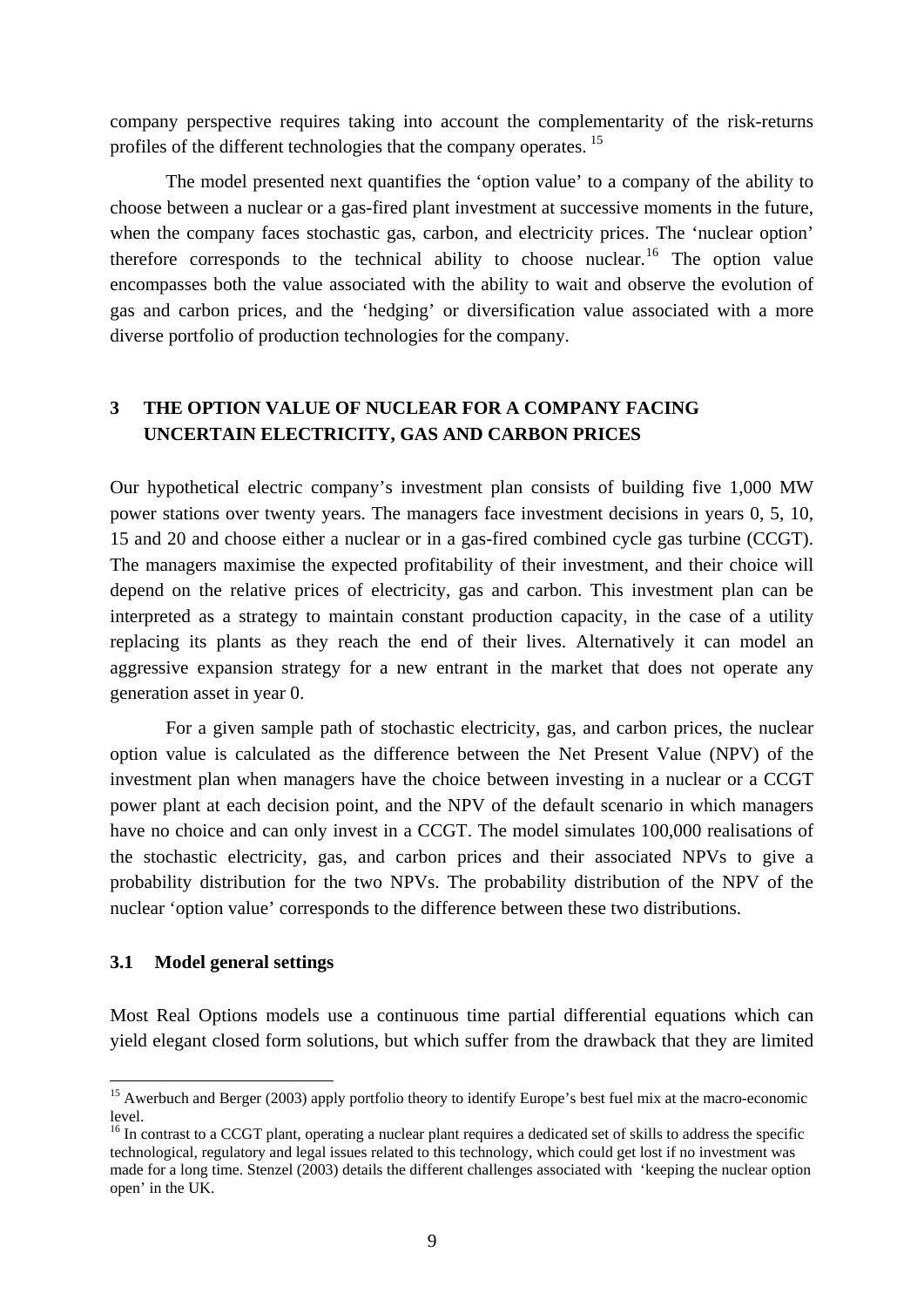to relatively stylised settings if they are to remain tractable (Dixit and Pindyck, 1994). Murto and Nese (2002), Pindyck (1993), and Gollier et al. (2005) use such an approach to study respectively the impact of input price risk, construction cost risk, or construction modularity on investors' technological choices. Rothwell et al. (2005) use a Real Options approach to value the managerial flexibility to defer and abandon a nuclear plant construction if the site selection and regulatory licensing procedures are unsuccessful.

An alternative approach is to use a discrete time approximation using a simple binomial process (Cox et al. 1979). This approach is more appealing to industry practitioners, insofar as it can be implemented in a spreadsheet, and enables a more realistic representation of real-world problems (Frayer and Uludere, 2001). It faces the problem that solutions can become difficult to find with more than one stochastic parameter, when the stochastic parameters do not follow a random walk, and when parameters are correlated.

Our model differs from these approaches in several respects. It includes a very detailed description of the cost and technical specificities associated with each technology, a realistic evolution of stochastic electricity, gas, and carbon prices based on industry forecasts, and a tractable investment decision rule using observations to date that represents investment behaviour under limited information.

#### **3.1.1 Cost and technical parameters**

<u>.</u>

The parameters of the model correspond to technologies available by 2010 for new build in the U.K. and are summarised in *Table 4*. All the costs are expressed in real 2005 British Pounds. Cost and technical parameters are derived from the MIT *Future of Nuclear Power*  study (Deutch et al., 2003), updated with the International Energy Agency *Costs of Generating Electricity* (2005), and with the data on the AP1000 reactor system from BNFL. Sensitivity analyses to each cost and technical parameters have been carried out and are presented in the *Appendix*.

The model provides a fairly realistic description of the specificities associated with an investment in either a CCGT plant or a nuclear power plant. For example, the investment lag is five years in the case of nuclear, while it is only two years in the case of the CCGT plant.<sup>[17](#page-10-0)</sup> Bar-Ilan and Strange (1996) have showed that investment lags can have an important effect on investment decisions under uncertainty. A sensitivity analysis of the results of the model to different construction times for nuclear and CCGT plants is presented in the *Appendix*. Moreover, the nuclear plant is expected to operate for longer (40 years) than the CCGT plant (30 years).

The capital costs ('overnight cost' and 'O&M incremental cost') are much higher for the nuclear plant than for the CCGT plant, while the converse is true for fuel costs. Construction time and plant life are longer for a nuclear plant than for a CCGT. Nuclear plant

<span id="page-10-0"></span> $17$  These investment lags are estimates of the construction times, assuming that the construction permit and regulatory approval have been obtained.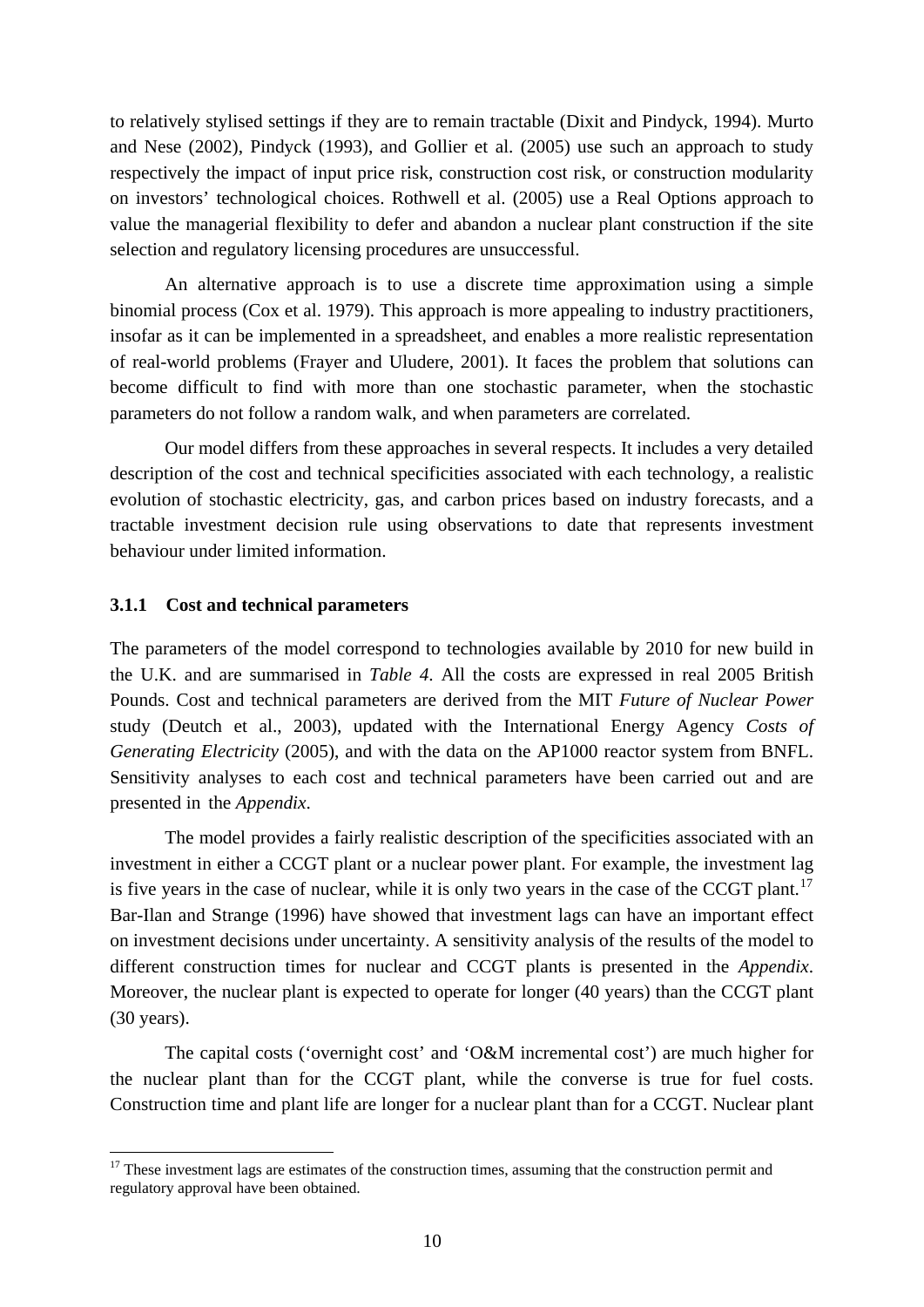incurs a 'nuclear waste fee' to cover the cost of decommissioning and nuclear waste treatment. These critical parameters are subject to a sensitivity analysis reported in the *Appendix*. The cost of  $CO_2$  emissions related to the European Emission Trading Scheme is represented by a 'carbon tax'.[18](#page-11-0)

| <b>Parameters</b>             | Unit       | <b>Nuclear</b>   | <b>CCGT</b> |  |
|-------------------------------|------------|------------------|-------------|--|
| <b>Technical parameters</b>   |            |                  |             |  |
| Net capacity                  | Mwe        | 1000             | 1000        |  |
| Capacity factor               | %          | 85%              | 85%         |  |
| Heat rate                     | BTU/kWh    | 10400            | 7000        |  |
| Carbon intensity              | kg-C/mmBTU | 0                | 14.5        |  |
| Construction period           | Years      | 5                | 2           |  |
| Plant life                    | Years      | 40               | 30          |  |
| Cost parameters (Real 2005 £) |            |                  |             |  |
| Overnight cost                | £/KWe      | 1140             | 285         |  |
| Incremental capital costs     | £/KWe/year | 11.4             | 3.4         |  |
| Fixed O&M                     | £/KWe/year | 36               | 9           |  |
| Variable O&M                  | p/KWe      | 2.3              | 3           |  |
| O&M real escalation rate      | %          | 1.00%            | 1.00%       |  |
| Nuclear waste fee             | p/KWh      | 6                | 0           |  |
| <b>Financing parameters</b>   |            |                  |             |  |
| <b>Real WACC</b>              | %          | 10%              | 10%         |  |
| Marginal Corporate Tax        | %          | 30%              | 30%         |  |
| <b>Market prices</b>          |            |                  |             |  |
| Carbon tax                    | £/tC       |                  |             |  |
| Fuel costs                    | p/therm    | See next section |             |  |
| <b>Electricity price</b>      | p/KWh      |                  |             |  |

**Table 4 - Technical and Cost Parameters** 

Both plants are assumed to operate base-load with an average annual capacity utilisation factor of  $85\%$ .<sup>[19](#page-11-1)</sup> The operating flexibility of the CCGT plant is explicitly modelled by assuming that it can stop generating whenever electricity, gas, and carbon prices make it uneconomic. Due to engineering constraints and the low marginal costs of production, it seems a realistic assumption to assume that the nuclear plant always produces at maximum output.

The financing structure of the model is kept simple, with a corporation tax rate of 30% and three scenarios for the real weighted average cost of capital (WACC) of 5%, 8% and 10%. The latter two appear more realistic for merchant investment, although the special

<span id="page-11-0"></span><sup>&</sup>lt;sup>18</sup> Note that to express this as a cost per tonne of  $CO<sub>2</sub>$  multiply by 3.67.

<span id="page-11-1"></span><sup>&</sup>lt;sup>19</sup> This value represents a low estimate for nuclear (most nuclear plants are currently running at a capacity factor higher than 90% in Europe and in the US), but a relatively high estimate for gas which might be cycling up and down.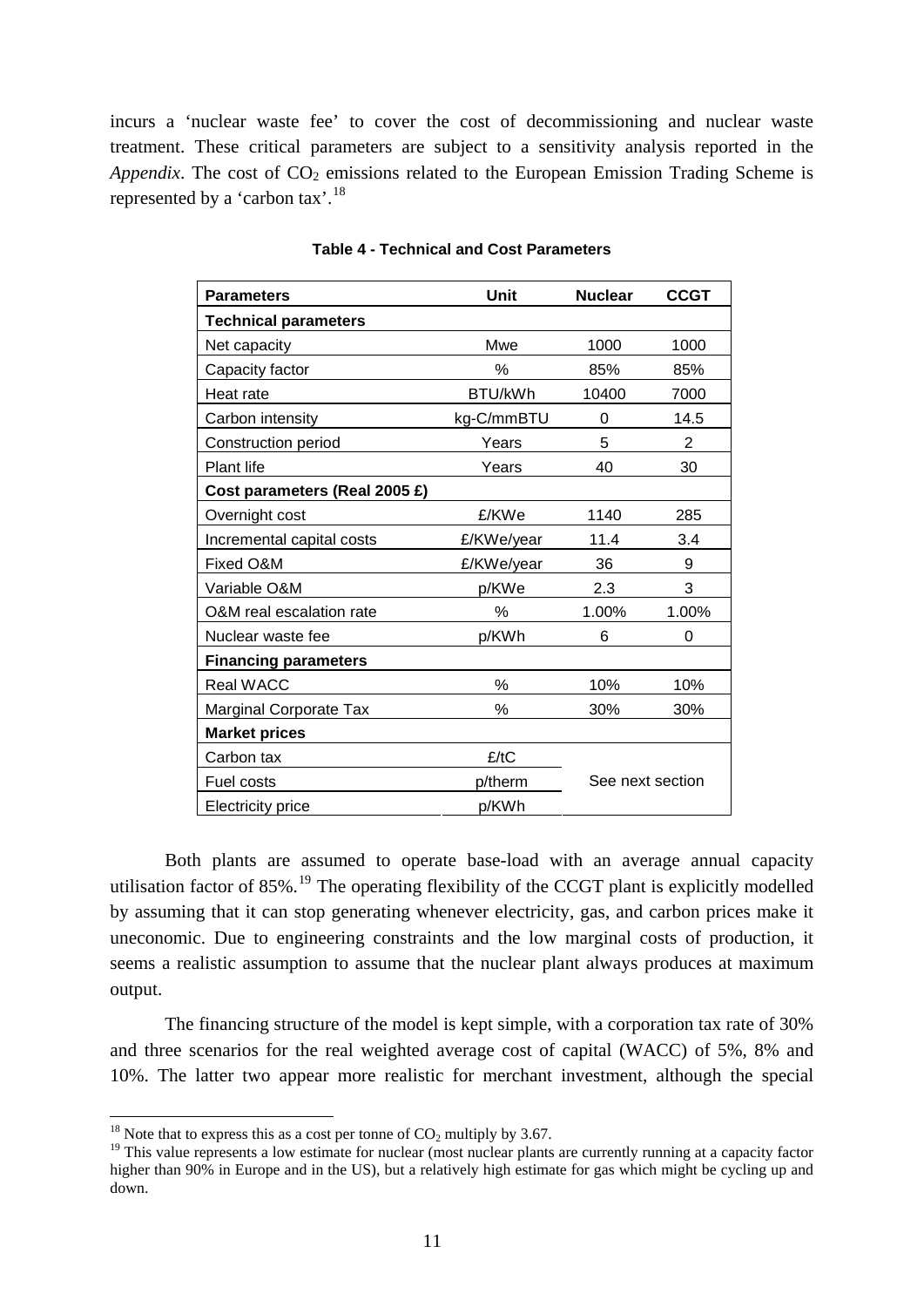contractual agreement in the Finnish case described in the previous section has enabled the economic planning study to use a 5% real discount rate (Tarjanne and Rissanen, 2000). Again this is subject to a sensitivity analysis reported below in the *Appendix*.

# **3.1.2 Stochastic gas, carbon and electricity prices**

When modelling commodity prices, it is important to distinguish price variability from price risk. In the case of electricity, price variability corresponds to usual daily and seasonal fluctuation patterns which are easy to forecast (Geman, 2005). Uncertainty about prices can in turn be decomposed into short-term risk due to unexpected events (e.g. plant or transmission line breakdowns and weather unpredictability), and long-term trend risk, corresponding to the difficulty of predicting accurately supply and demand growth.

The stochastic process used to generate electricity, gas and carbon prices in our model does not represent daily and seasonal variations, as broadly these are foreseeable by investors. The model concentrates on price risk and models both medium and long-term trend risk. The assumption that prices follow a simple random walk (as is standard in Real Option models) might be reasonable when studying short-term operating decisions, it does not seem realistic when considering long-term investment decisions in the electricity industry. The present model instead assumes both long-term trend risk and medium-term (yearly) risk, giving a more realistic description of the risks facing long-lived investments in electricity markets. The electricity, gas, and carbon prices are based on current projections, and capture the range of values likely looking forward.



**Figure 1: Projected and realised electricity prices (p/kWh)** 



The long-term risk about the trend of electricity, gas, and carbon prices is represented using an exponential formula which uses price forecasts in year zero  $(P_0)$ , year ten  $(P_{10})$  and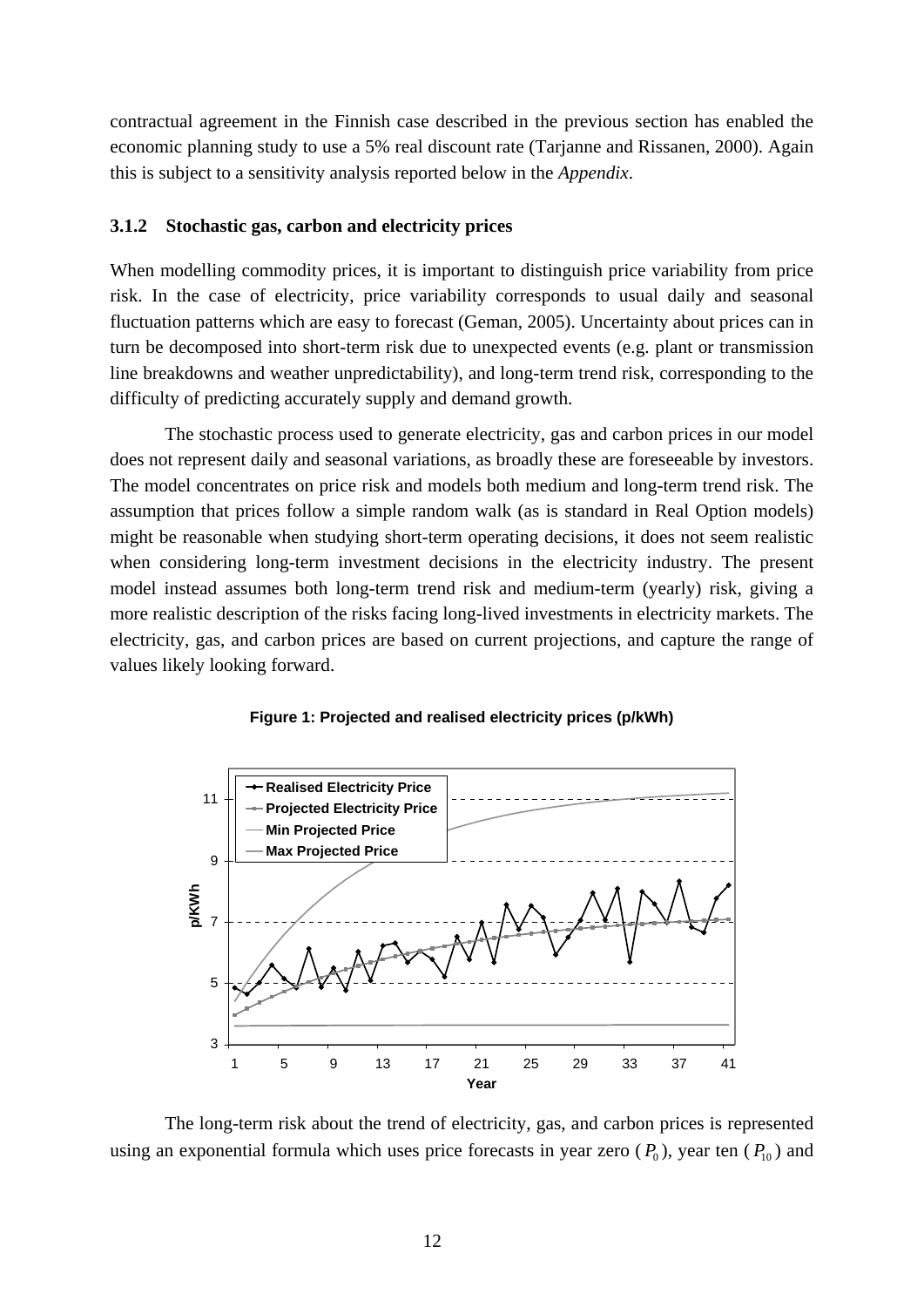year twenty  $(P_{20})$  $(P_{20})$  $(P_{20})$ .<sup>20</sup> The prices forecasts  $P_0$ ,  $P_{10}$ , and  $P_{20}$  are independent random variables which are uniformly distributed around the expected value.

| <b>Expected value</b>                         | <b>Electricity Price</b><br>(p/KWh) |                | <b>Gas Price</b><br>(p/therm) |                | <b>Carbon Price</b><br>(E/1C)                      |                |  |  |
|-----------------------------------------------|-------------------------------------|----------------|-------------------------------|----------------|----------------------------------------------------|----------------|--|--|
| Projected Price in yr. 0 ( $P_0$ )            | 4                                   |                | 30                            |                | 50                                                 |                |  |  |
| Projected Price in yr. 10 ( $P_{10}$ )        | 6                                   |                | 45                            |                | 75                                                 |                |  |  |
| Projected Price in yr. 20 ( $P_{20}$ )        | 7.5                                 |                | 60                            |                | 100                                                |                |  |  |
|                                               |                                     |                |                               |                |                                                    |                |  |  |
| <b>Uniform Distributions</b><br><b>Bounds</b> | Lower<br>bound                      | Upper<br>bound | Lower<br>bound                | Upper<br>bound | Lower<br>bound                                     | Upper<br>bound |  |  |
| Distribution of $P_0$                         | 3.6                                 | 4.4            | 24                            | 36             | 25                                                 | 75             |  |  |
| Distribution of $P_{10} - P_0$                | $\Omega$                            | 3              | $\Omega$                      | 30             | 0                                                  | 50             |  |  |
| Distribution of $P_{20} - P_{10}$             | 0                                   | 3              | 0                             | 30             | 0                                                  | 50             |  |  |
|                                               |                                     |                |                               |                |                                                    |                |  |  |
| <b>Annual Price Volatility</b>                |                                     |                | projected value               |                | Uniform distribution of Price growth spread around |                |  |  |
|                                               |                                     | 20%            | 20%                           |                | 30%                                                |                |  |  |

**Table 5: Electricity, gas, and carbon price stochastic evolution distribution parameters** 

*Table 5* shows the expected value of electricity, gas, and carbon prices in years zero, ten and twenty along with the upper and lower bounds of the uniform distribution. The expected parameters are based on judgement informed by historical data and British and US forecasts (DTI, 2004 and DOE, 2004). The lower trajectory represents the most optimistic scenario in which prices remain stable, while the upper bound corresponds to a 'worst case' 'gas shock' scenario in which prices would more than double over forty years.

Random trajectories for the electricity, gas, and carbon prices are drawn for a series of Monte Carlo simulations. The continuum of possible long-term price trajectories of electricity prices is represented on *Figure 1*, together with the upper and lower bounds of the projected price. The long-term gas and carbon price trajectories are presented in the *Appendix*.

In addition, the stochastic process incorporates a shorter-run (annual) risk component, corresponding to the yearly deviations form the long-run trend. Gas and electricity are assumed to be bought and sold on spot markets, or through contracts indexed on the spot market price, thereby subjecting generators to annual price volatility.<sup>[21](#page-13-1)</sup> The 'realised price' therefore embeds some additional yearly uncertainty in the underlying 'projected price'. This

$$
\beta = -\frac{1}{10} \cdot \ln \left( \frac{F_{20} - F_{10}}{P_{20} - P_0} \right) \cdot
$$

<u>.</u>

<span id="page-13-0"></span><sup>&</sup>lt;sup>20</sup> The mathematical formulation of this "projected price" is  $P(t) = P_{20} - \alpha e^{-\beta t}$ , where  $\alpha = P_{20} - P_0$ , and  $\beta = -\frac{1}{10} \ln \left( \frac{P_{20} - P_{10}}{P_{20}} \right).$ 

<span id="page-13-1"></span><sup>&</sup>lt;sup>21</sup> The model does not account for long-term fixed-price gas procurement or electricity sales contracts. Such contracts are rare in current liberalised markets, and would affect the nuclear option value in two opposite ways. First, by reducing the fuel price risk for gas generators, fixed-price gas procurement contracts reduce the hedging value associated with technologies such as nuclear that are not exposed to gas price fluctuations. On the other hand, long term power purchase agreements under which the Finnish nuclear plant is now being constructed reduce nuclear plant profit uncertainty and thereby increase nuclear's hedging value.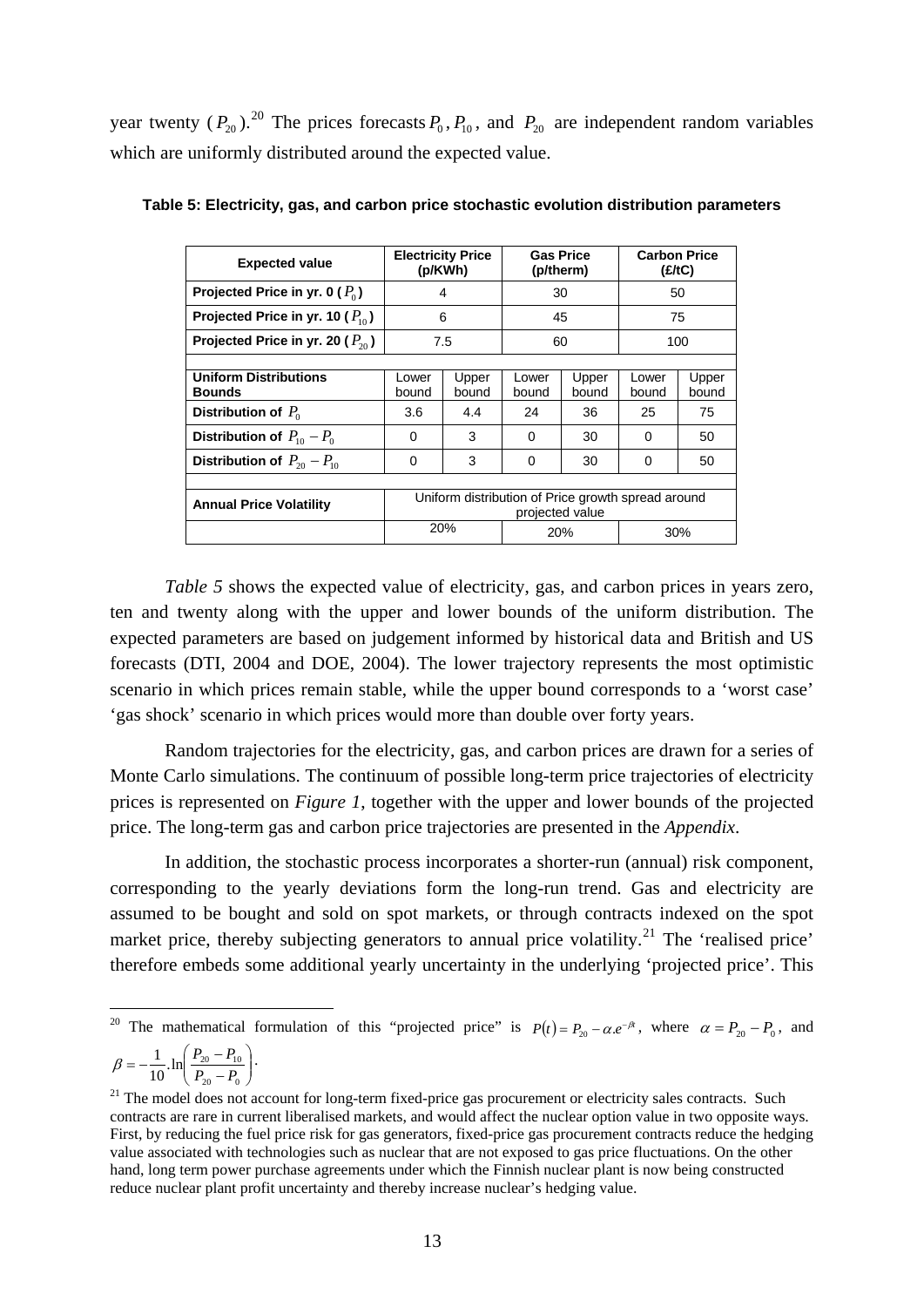yearly uncertainty might, for instance, occur because of milder or colder weather, or from unexpected events (e.g. extended unavailability of a power station or disruption to fuel supplies). This annual risk is modelled by multiplying the yearly price growth generated by the long run trend with a uniformly distributed independent random variable with upper and lower bounds of 0.8 and 1.2 for electricity and gas prices, and 0.7 and 1.3 for the carbon price (Li and Flynn, 2004).

# **3.1.3 Investor technology choice**

Following the work from Ford (1999 and 2001) and Olsina et al. (2005) on investor behaviour in electricity markets, investors are modelled as having a somewhat limited knowledge about future electricity, gas, and carbon prices. In our model, we assume that investors have neither perfect foresight nor perfect information. They form estimates of the future profitability (future cash flows) of the two different technologies at each decision point based on historical electricity, fuel, and carbon price data. Investors choose to invest in nuclear if the expected cash flow of a CCGT plant using price estimates based on the average trend of the last 5 years is lower than a certain threshold  $P^*$ . This '5-year cash flow threshold'  $P^*$  is chosen in order to maximise the expected NPV of the investment program by using a dynamic optimisation program. [22](#page-14-0)

The use of such a 'backward-looking' technology choice rule ignores any meanreversion effects but appears justified by the behaviour of investors in liberalised electricity markets. For example in the U.S. in 1999-2000 investors, based on their recent experience saw nothing but cheap natural gas prices and started building CCGT plants. All of that additional demand came on stream as gas prices rose sharply and led to the financial collapse of many investors**.**

The sensitivity analysis presented in the *Appendix* shows that the nuclear option value is robust to small optimisation errors around the optimal 'profitability threshold'  $P^*$ . Our approach avoids the curse of dimensionality of dynamic programming that would have otherwise rendered our model intractable with a standard perfect foresight option valuation approach, given the complexity of the model (in particular the embedded option not to operate an already built CCGT at a loss and the correlation between the three different stochastic price processes).

# **3.2 Results: nuclear option value**

Monte Carlo simulation yields a probability distribution for the nuclear option NPV, calculated as the difference between the NPV distributions with and without the nuclear option. The nuclear option affects the risk-return profile of the company investment plan in two ways:

<span id="page-14-0"></span><sup>&</sup>lt;u>.</u>  $^{22}$  The stochastic optimisation program @RISK was used to derive the optimal profitability thresholds. The code is available from the corresponding author upon request.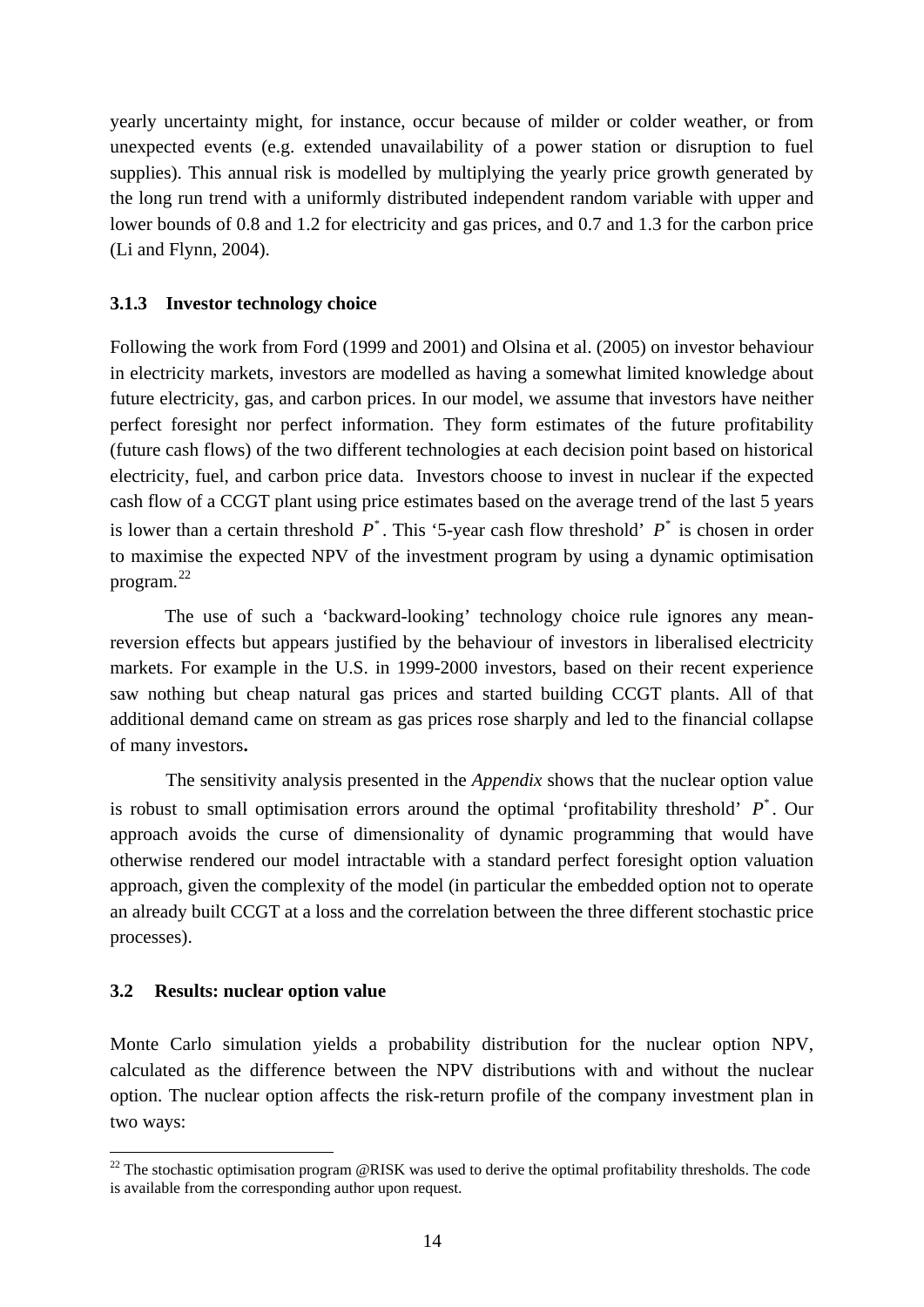- First, comparing the shape of the investment plan NPV distribution with and without the nuclear option, the likelihood of low NPVs is much less when the company can choose nuclear if the spark spread is low.<sup>[23](#page-15-0)</sup> This is represented graphically on the right hand side of *Figure 2* by the shift downward of the lower left hand tail of the 5-plant NPV distribution: in the scenarios where the spark spread is low, a nuclear plant has a higher NPV than a CCGT, while the reverse is true when the spark spread is high.
- Second, high NPVs are more likely when the company has the choice between two technologies, as shown by the shift upward of the right hand side tail of the five plant NPV distribution.

# **Figure 2: NPV distributions for single CCGT and Nuclear plants and for the 5-plant investment plan with and w/o nuclear option (10% discount rate), zero correlation between electricity, gas, and carbon prices (£million).**



When there is no correlation between electricity, gas, and carbon prices, the expected value of the nuclear option distribution for the five-plant investment plan with a 10% discount rate is £181 million or £36 million per plant (i.e. £36/kW capacity), around 9% of the expected NPV of the nuclear plant itself (£418 million). It stands at respectively £524 million and £1551 million for 8% and 5% discount rates, reflecting the large influence of the cost of capital on the relative profitability of a nuclear and CCGT plants highlighted in the previous section. However, the degree of correlation between electricity, gas, and carbon prices has a dramatic impact on this nuclear option value, as we shall see.

Two factors affect the option value: the ability to choose, and the hedging or diversification value of a more diverse portfolio for the company. The distributions shown in

<u>.</u>

<span id="page-15-0"></span><sup>&</sup>lt;sup>23</sup> The spark spread is the difference between the electricity price and the cost of the gas needed to generate the unit of electricity, and contributes to non-fuel costs. It is quoted in price reporting services such as Platts.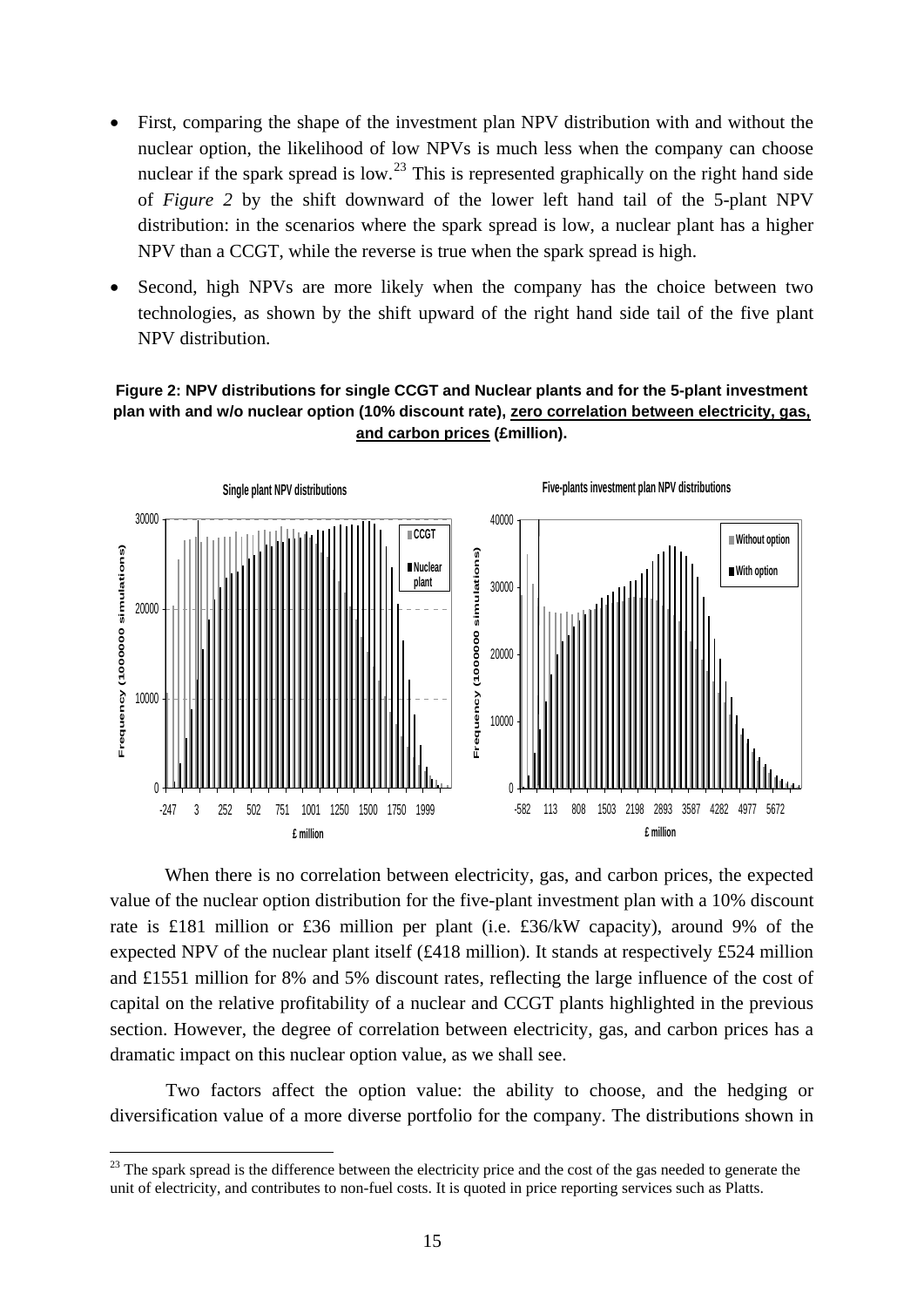the left hand-side of *Figure 2* show that a single nuclear investment is intrinsically less risky than a single CCGT investment. In addition, there is the portfolio risk-reducing effect when two assets have non-perfectly correlated costs. This has been extensively studied by Awerbuch and Berger (2003) and Awerbuch and Sauter (2005) for electricity technology diversification.

### **3.3 The impact of gas and electricity price correlation**

The previous estimate of the option value relies critically on the assumption that gas, carbon and electricity prices are uncorrelated. In reality these prices exhibit quite a strong correlation, reflecting the complex interaction between electricity, gas, and carbon markets. This arises because gas-fired plant frequently sets the price of electricity, and because generators can arbitrage between electricity production or reselling the contracted gas.

Daily quarter–ahead forward prices for base-load electricity and gas in the UK market from 2001 to August 2005 exhibit a correlation factor of 89%. The correlation between electricity and carbon prices from the start of trading in October 2004 until September 2005 stands at  $73\%$ <sup>[24](#page-16-0)</sup> Clearly such high correlations cannot be ignored. The model is therefore modified to assume that the correlations between electricity, gas and carbon prices are identical and constant over time in the stochastic price processes described in section 3.2.1.

#### **Figure 3: Relation between the expected NPV of the 5-plant nuclear option and the degree of correlation between electricity, gas, and carbon prices (£million)**



<span id="page-16-0"></span> $24$  The reference of the daily quarter-ahead data on electricity base-load prices in the UK market from Platts is AAFPP00, and the reference for the daily quarter-ahead UK NBP gas prices from Platts is AACPV00, while the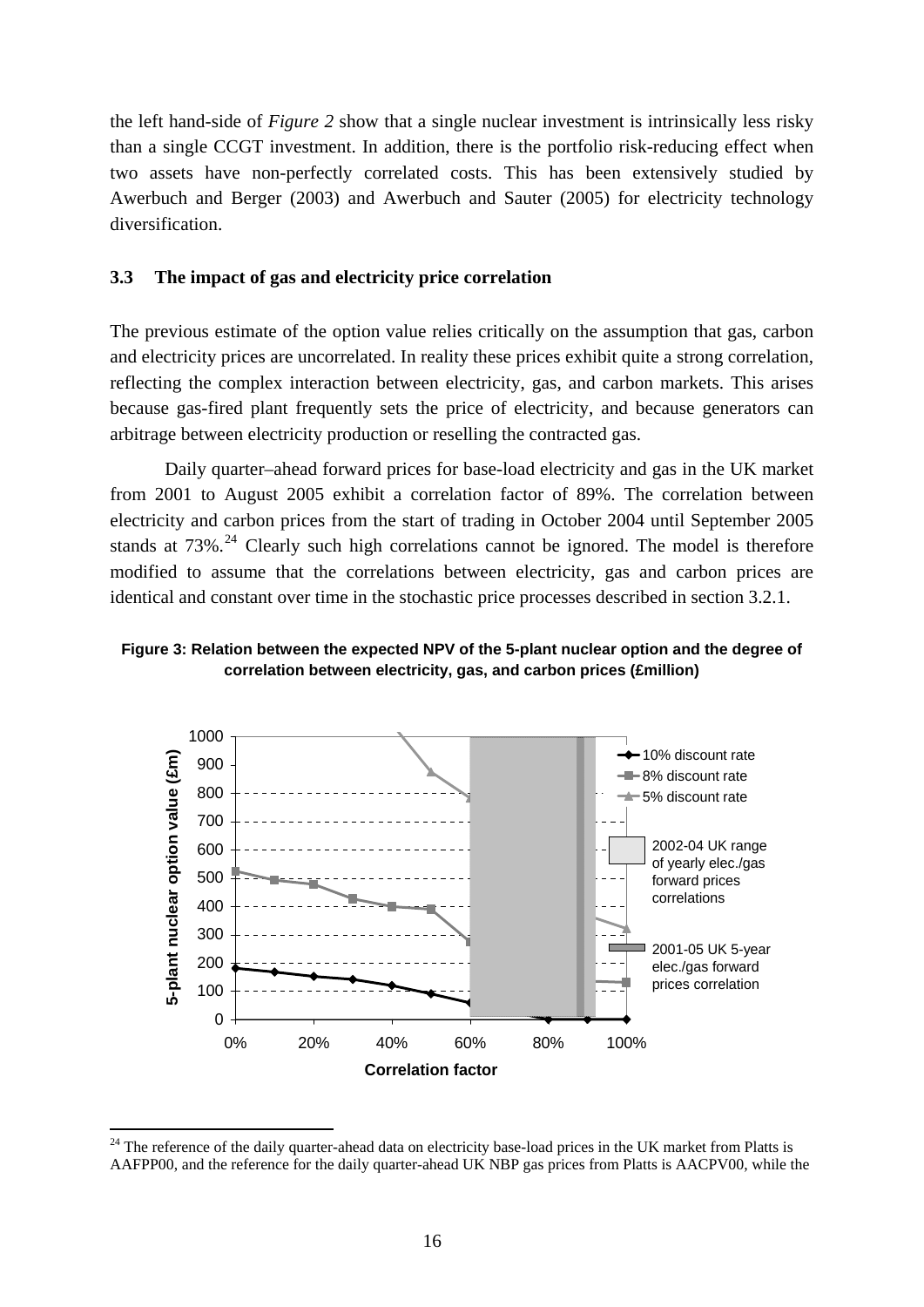The degree of correlation has a dramatic effect on the nuclear option value (*Figure 3)*. In the case of a 10% discount rate, the expected NPV of the nuclear option is reduced by 85% for a 70% correlation (to £28 million, or £5.6 million per plant). For discount rates of 8% and 5%, the expected NPV of the nuclear option is reduced respectively by 59% (to £213 million), and by 55% (to £698 million) for a 70% correlation.

The intuition is that a higher correlation reduces both the intrinsic riskiness of CCGT investment (as electricity prices rise when gas and/or carbon prices rise), and the portfolio diversification benefits of having two assets with non-perfectly correlated returns.

*Figure 4* shows the effect of a 70% correlation on the distribution of the NPV of each investment on the right-hand side, and on the 5-plant investment plan with and without the nuclear option on the left-hand side. The right-hand side shows that the spread of the CCGT distribution, as well as the likelihood of a negative NPV, falls to lower levels than for a nuclear investment.[25](#page-17-0)

# **Figure 4: NPV distributions of single CCGT and Nuclear plants and for the 5-plant investment plan with and w/o nuclear option (10% discount rate), 70% correlation between electricity, gas, and carbon prices (£million) – c.f. Figure 2.**



The correlation between the main cost (gas and carbon prices) and revenue (electricity price) drivers of the CCGT investment reduces its intrinsic riskiness to a lower level than a nuclear plant, which is only subject to revenue (electricity price) risk. The more correlated the costs and revenues of the CCGT plant, the narrower is its NPV distribution, while the NPV distribution of the nuclear plant remains unchanged. This implies that a greater degree of

<span id="page-17-0"></span>carbon prices data are from the EEX CO2 index. These results are coherent with Awerbuch and Berger (2003) correlation estimates.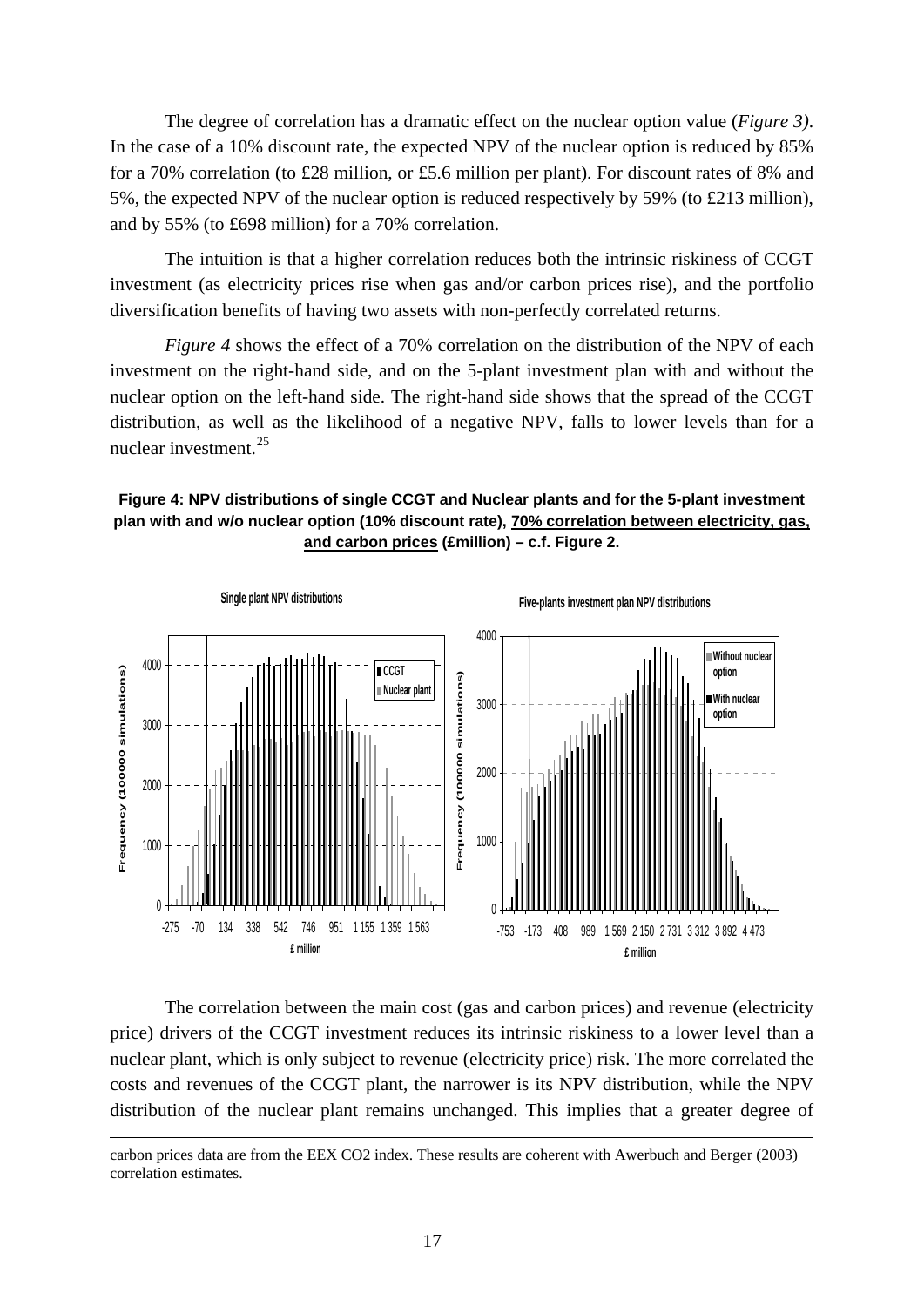correlation between electricity, gas and carbon prices reduces the potential intrinsic risk reduction value for the company, and thereby significantly reduces the nuclear option value.

In addition, higher correlations also reduce the portfolio diversification effect for two reasons. First, as the volatility of the spark spread falls, the nuclear plant investment is chosen less often, so that the company has a greater proportion of CCGT plants. Second, as the volatility of the spark spread falls, the correlation between the returns of a CCGT plant and a nuclear plant increases, so that the value of the portfolio risk-reduction effect associated with a mix of the two technologies falls. For commercial discount rates (10%), a CCGT investment is more profitable than a nuclear plant, so that this portfolio diversification effect is the dominant source of risk mitigation. This explains why the nuclear 'option value' is relatively more affected by correlation for high discount rates.

#### **3.4 Policy implications**

The conclusion of our model is that there is little private company value in retaining the option to choose between nuclear and CCGT technologies in future in liberalised European electricity markets, which exhibit a strong correlation between electricity, gas and carbon prices. This result appears consistent with the observation that most new power plants built in liberalised electricity markets since the 1990s have been gas-fired power stations.

The increase in the share of gas in the electricity fuel-mix has raised concerns among policy-makers about the growing gas-import dependency and the resulting increased foreign exchange rate exposure to gas price fluctuations.<sup>[26](#page-18-0)</sup> The literature investigating the optimal national degree of generation diversity (Awerbuch and Berger 2003, Stirling 2001) argues that a diverse fuel and technology-mix has two macroeconomic benefits. First, non-fossil fuel technologies reduce fossil fuel price risk and help avoid costly economic losses. Awerbuch and Sauter (2005) assert that the observed negative relationship between fossil fuel price changes and economic activity justifies subsidies for renewable energy, nuclear power and demand side management. Second, a diverse system is intrinsically more robust to supply shocks and therefore fuel-mix diversity benefits security of supply (Stirling, 2001).

One critical issue to the long-term sustainability of liberalised electricity markets lies in their ability to deliver adequate and timely investment signals to ensure security of supply. In particular, there are concerns that a liberalised industry would fail to provide appropriate incentives for diversification, to deliver the macro-economically optimal fuel-mix diversity. Ideally, micro-economic investment incentives should reflect the macro-economic value of a diverse fuel-mix. Our results and the observed investment patterns in liberalised electricity markets over the last decade lend some support to this fear. One possible way in which private and social objectives might be reconciled is through the portfolio decisions of final consumers, who would value assets that had high returns in cases of high electricity prices

<span id="page-18-0"></span><sup>&</sup>lt;sup>25</sup> The detailed statistics of the probability distributions of *Figures* 2 and 4 are presented in the *Appendix*.<br><sup>26</sup> For instance, the UK gas import dependency is forecast to rise from 50% in 2004 to more than 80% by (JESS, 2003).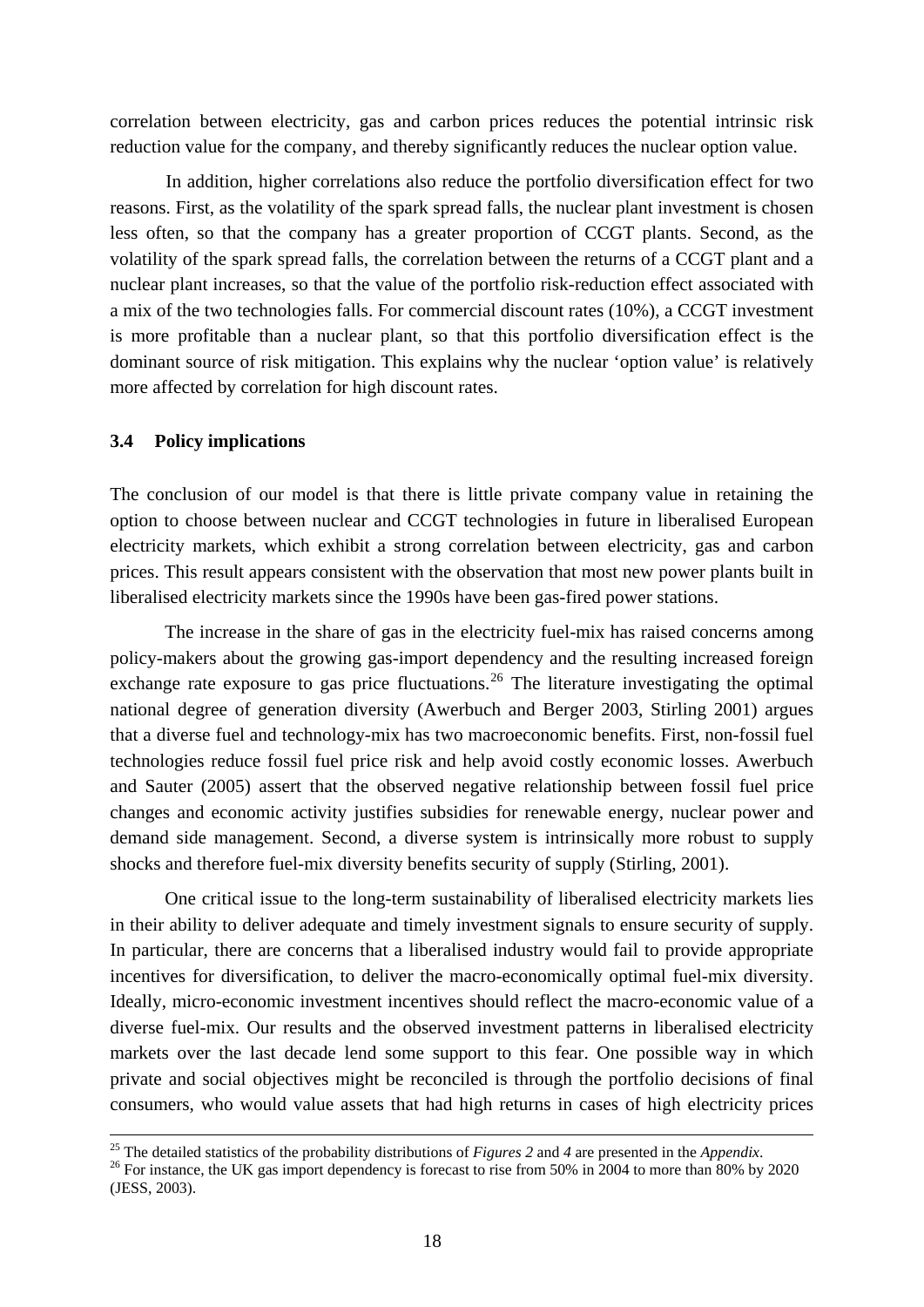(i.e. high gas and/or carbon prices). The Finnish 2004 nuclear plant investment suggests that this can be important.

Further research is therefore needed to assess both the macroeconomic optimal technology and fuel-mix degree of diversity, and private investors' diversification incentives in electricity markets. If the case for a market failure in the form of unpriced fuel-mix diversity externalities providing economics and security of supply benefits were to be demonstrated, it might justify intervention in electricity markets to subsidise non fossil-fuel technologies beyond the present carbon price.

# **4 CONCLUSION**

Despite recent revived interest in nuclear power, the prospects for merchant nuclear investment in liberalised industries without government support do not seem promising. The reason is relatively simple: quite apart from overcoming any regulatory and public opinion difficulties, the economic risks of nuclear power have been adversely affected by liberalisation. High capital cost, uncertain construction cost, potential construction and licensing delays, and economies of scale are the main features that make nuclear power technology unattractive to private investors in liberalised electricity markets. Couching the debate over the economics of nuclear power in terms of the expected levelised cost fails to capture these concerns adequately. Recent cost estimates reveal both the large underlying nuclear cost uncertainties and different interpretations of the impact of liberalisation on the cost of finance and hence investment choices.

The second part of the paper examined the claim that nuclear and non-fossil fuel technologies have a private 'option value' not captured by traditional valuation approaches. This is modelled in a 5-plant company investment plan capturing the main technologyspecific characteristics of nuclear and CCGT plant. The model uses stochastic optimisation to estimate the option value of being able to choose between nuclear and CCGT technologies in the future. We find, for the higher discount rates that could be expected for most private new nuclear build (10% real), that the nuclear option value represents 9% of the expected net present value of a nuclear plant investment when there is no correlation between electricity, gas, and carbon prices, but that this positive attribute falls away sharply with increasing correlation between these prices. Such correlations are well established in most liberalised markets and we demonstrate this for the UK market.

These results imply that there is little private value in retaining the nuclear option in current electricity markets, with high discount rates and strong correlations between electricity, gas and carbon prices. Our modelling does not conclude that fuel mix diversity via nuclear power is of no value in contexts where markets have been liberalised. We simply conclude that there is little or no value for utilities or merchant generators preserving such an option. The UK government clearly accepts that there is a social or consumer value in '*keeping the nuclear option open'* as this has formed a part of UK government policy since the Energy White Paper of 2003 (Stenzel, 2003). The Finnish experience is showing us that if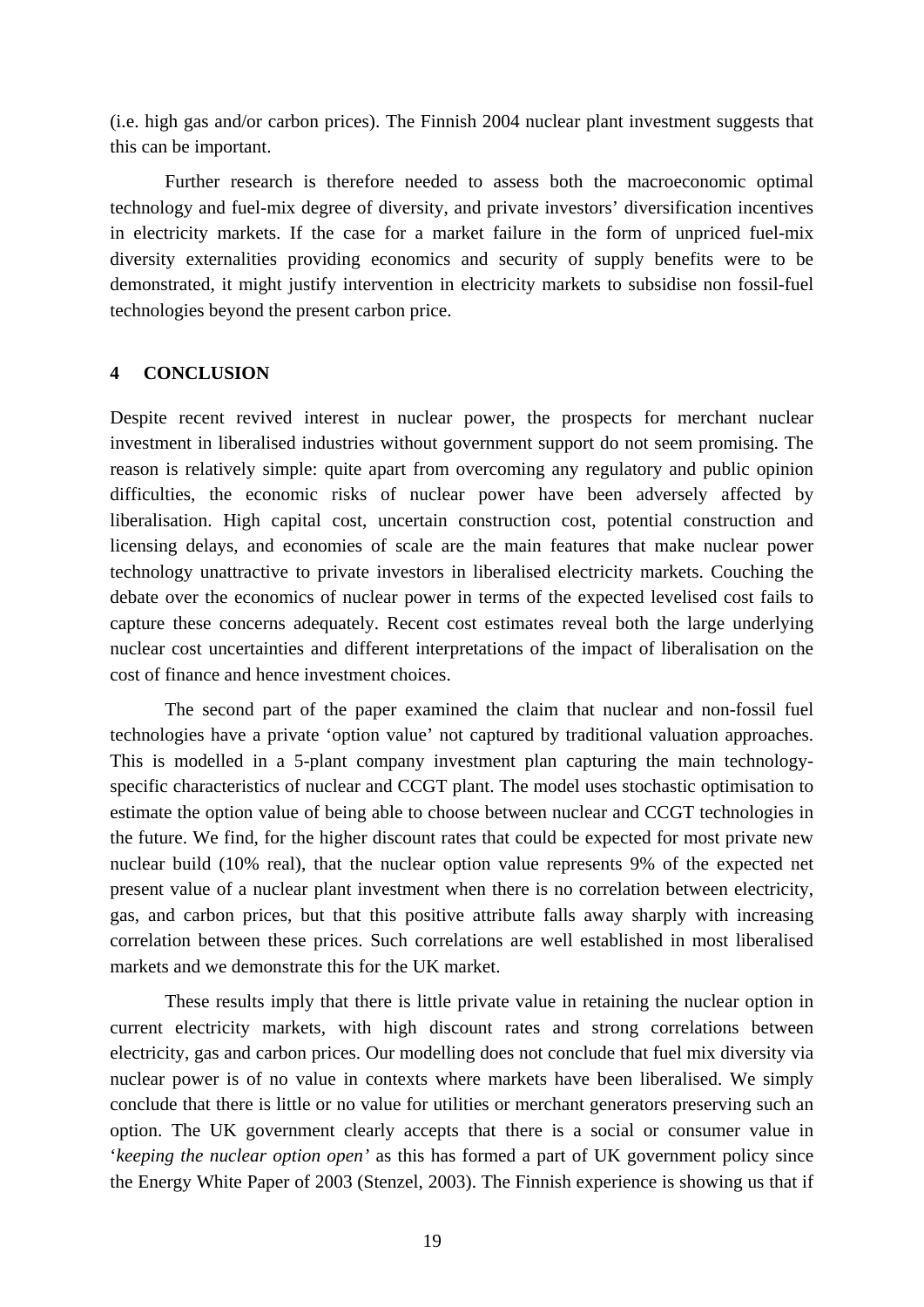well informed and strategic and users of electricity have (via long-term contracts) a strong influence on market decisions, then nuclear new build can be a realistic option in liberalised markets.

However, given that the bulk of electricity consumers (even industrial consumers) are not well-informed about the electricity market, and seem reluctant to sign contracts for longer than 3 years, as well as attaching minor importance to hedging electricity price risks, our modelling would appear to indicate that there may be a case for policy intervention to ensure fuel mix diversity in fully liberalised markets, such as those operating in England and Wales, providing of course that there is clear evidence of a costly market failure that can be cost effectively remedied by such intervention. It can be appropriate for government to insure the public against evident risks when it is clear that the public is poorly equipped to address them. In time consumers will surely become more sophisticated and we note recent moves to offer even domestic retail consumers long-term price-capped, albeit premium, rates. In the Nordic electricity market, von der Fehr et al. (2005) note that there was a general move from variable-price contracts to fixed-price contracts in the wake of the price increase during the winter of 2003. More than 60% of the manufacturing industry, 30% of the service industry, and 20% of the households were purchasing their electricity through fixed-price contracts in 2004. Adequately long-term fixed price contracts could favour the nuclear option but there are few examples of very long-term consumer contracts outside the Finnish example. Perhaps in the future, therefore, all liberalised markets will follow in the steps of the Finnish experience, but at present this is far from clear.

### **APPENDIX**

#### **1. Projected and realised gas and carbon prices**

**Figure 5: Projected and realised gas and carbon prices**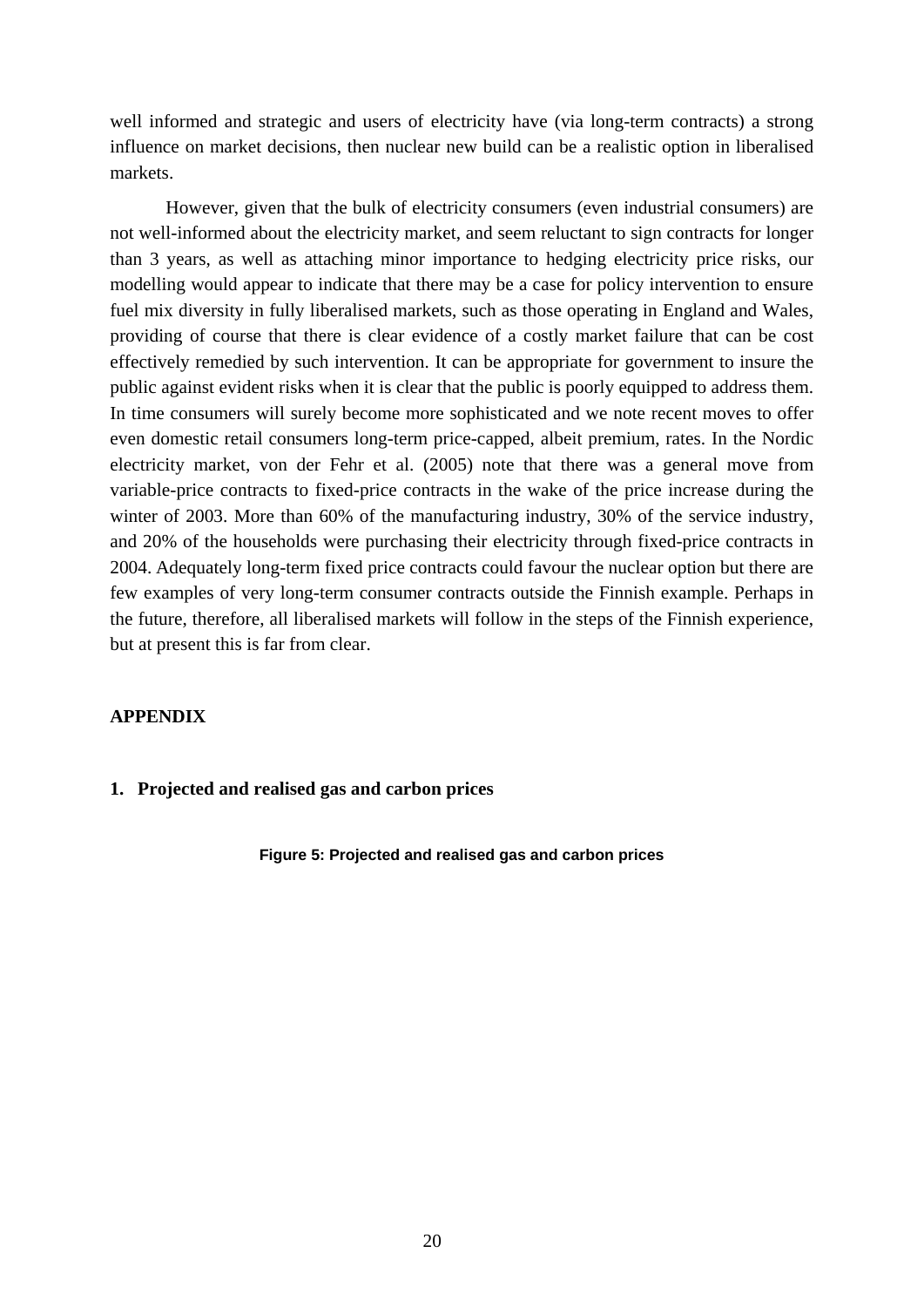

**2. NPV distributions statistics** 

| Table 6: Individual CCGT and Nuclear plant NPV distributions statistics for various degrees of |
|------------------------------------------------------------------------------------------------|
| electricity, gas and carbon prices correlation (£million)                                      |

|                  |                                                          | <b>CCGT</b> |      | <b>Nuclear</b> |        |        |  |  |  |
|------------------|----------------------------------------------------------|-------------|------|----------------|--------|--------|--|--|--|
|                  | Degree of correlation between electricity and gas prices |             |      |                |        |        |  |  |  |
|                  | 0%                                                       | 40%         | 100% | 0%             | 40%    | 100%   |  |  |  |
| Mean             | 686                                                      | 658         | 657  | 722            | 723    | 722    |  |  |  |
| <b>Standard</b>  | 549                                                      | 418         | 220  | 452            | 453    | 452    |  |  |  |
| <b>Deviation</b> |                                                          |             |      |                |        |        |  |  |  |
| Minimum          | $-272$                                                   | $-244$      | 132  | $-318$         | $-306$ | $-314$ |  |  |  |
| Maximum          | 2490                                                     | 1800        | 1227 | 1803           | 1803   | 1760   |  |  |  |
| Range            | 2762                                                     | 2043        | 1094 | 2122           | 2109   | 2074   |  |  |  |
| Width            |                                                          |             |      |                |        |        |  |  |  |

**Table 7 – Five-plants investment plan NPV distribution statistics with and w/o nuclear option, for various degrees of electricity, gas and carbon prices correlation (£million)** 

|                                               | <b>Total (5plants) NPV</b><br>with option |      |      | <b>Total (5plants) NPV</b><br>w/o option |      |      | <b>Option value</b> |      |      |
|-----------------------------------------------|-------------------------------------------|------|------|------------------------------------------|------|------|---------------------|------|------|
| <b>Correlation btw.</b><br>Elect.& gas prices | 0%                                        | 40%  | 100% | 0%                                       | 40%  | 100% | 0%                  | 40%  | 100% |
| <b>Mean</b>                                   | 2090                                      | 1943 | 1822 | 1910                                     | 1791 | 1811 | 180                 | 153  | 12   |
| <b>Standard</b><br><b>Deviation</b>           | 1306                                      | 1140 | 1001 | 1567                                     | 1194 | 617  | 610                 | 411  | 570  |
| <b>Range Width</b>                            | 7675                                      | 5807 | 4940 | 7487                                     | 5610 | 3260 | 4180                | 3338 | 3248 |

**3. Robustness of the option value to investors' decision rule** 

# **Figure 6: Sensitivity analysis of investors' optimal profit threshold impact on the 5-plant nuclear option value (£m)**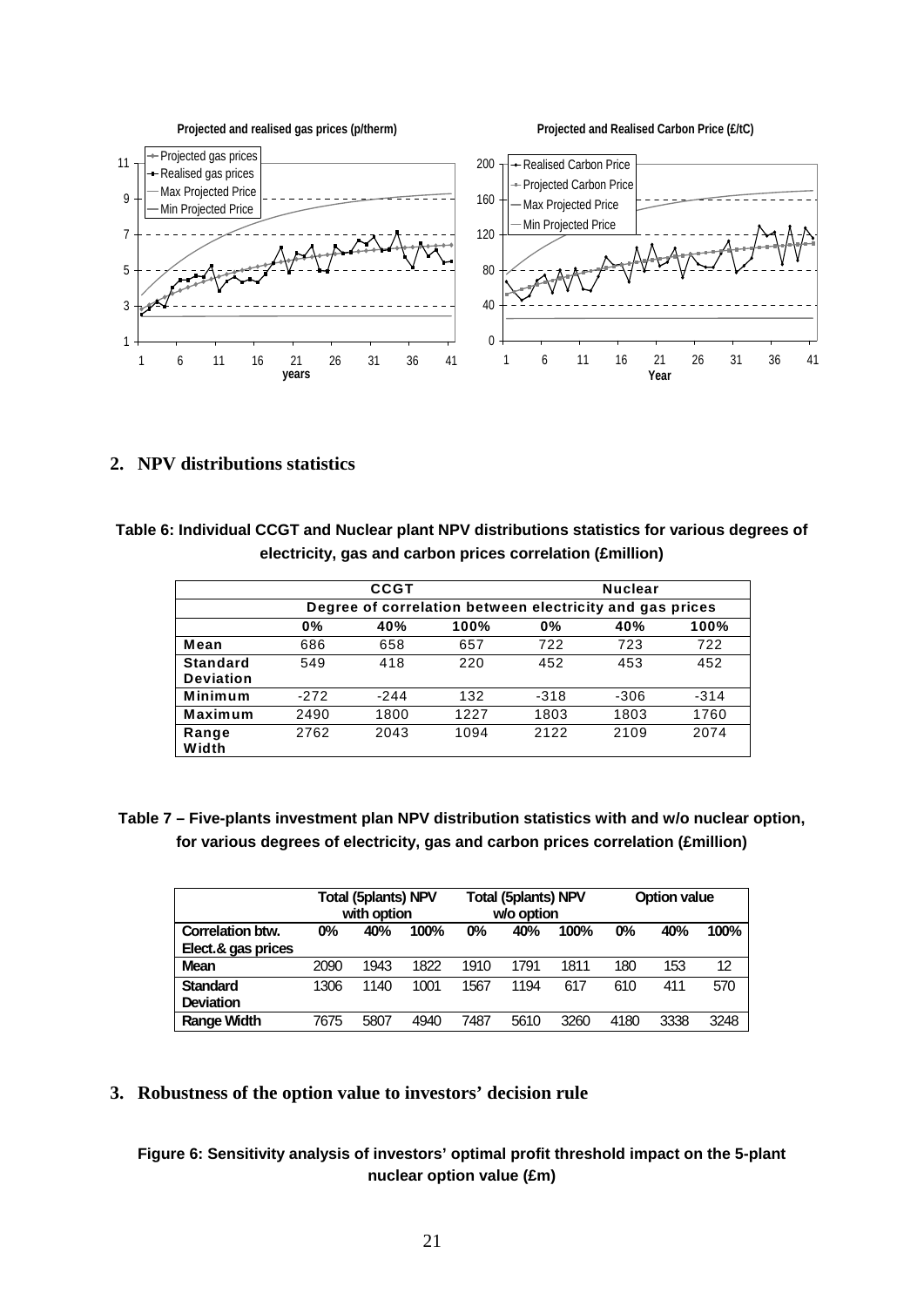

*Figure 6* shows that the nuclear option value is robust to small errors of the optimisation program around the optimal threshold (217£/KWh in this case): the nuclear option value varies less than 2% over the range [200; 250] spread around the optimal 6-year cash flow threshold.

#### **4. Discount rate**

*Figure* 7 shows that as the discount rate is lowered below 10%, a nuclear plant investment becomes much more profitable than a CCGT investment, and therefore the nuclear option value increases. Moreover, it shows that the impact of correlation between electricity, gas, and carbon prices is relatively greater for high discount rates.





#### **5. Construction time and overnight capital cost**

*Figures 8* and *9* show that the impact of varying the construction time and the overnight capital cost on the 5-plant investment plan option value is much larger for high discount rates.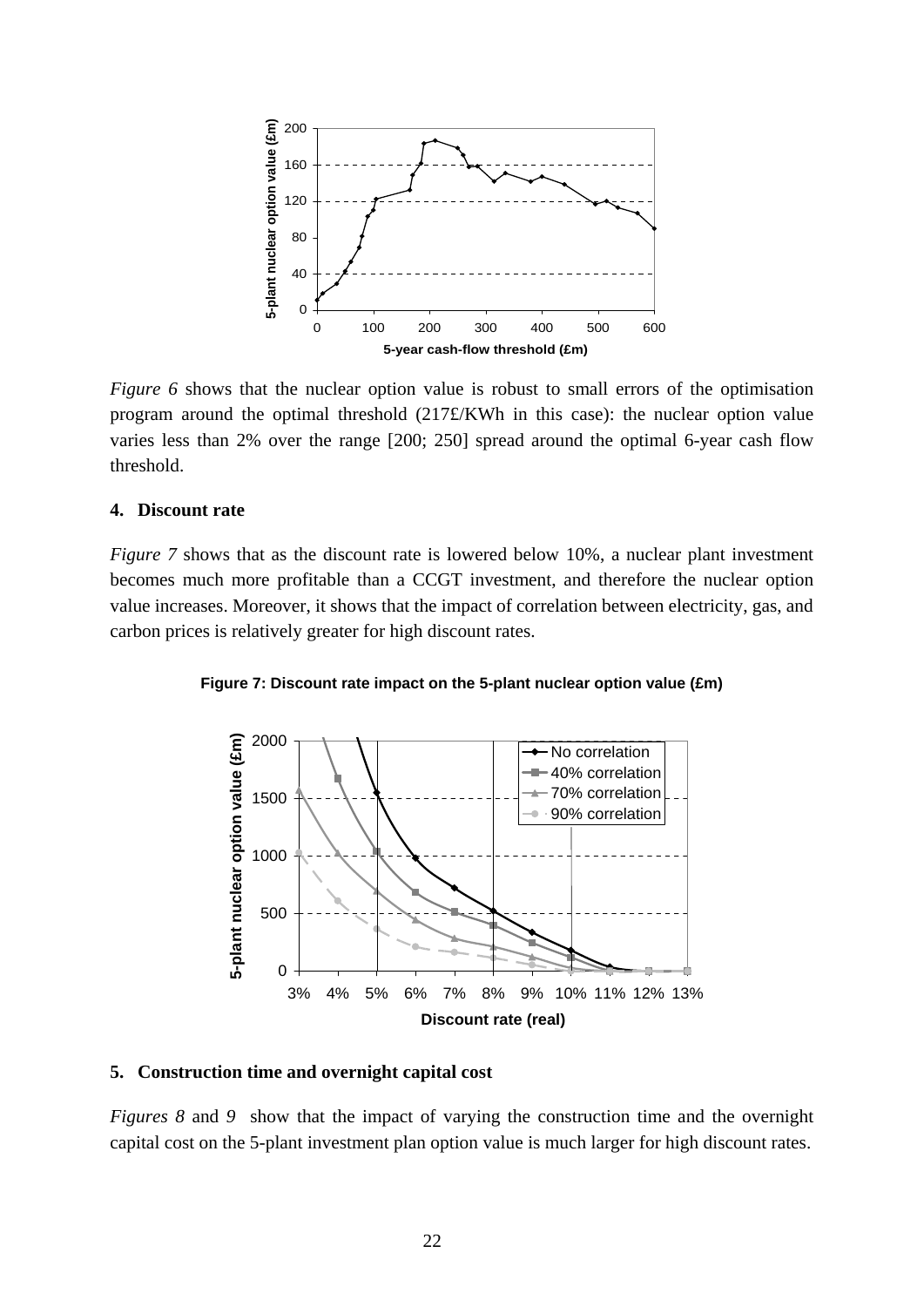#### **Figure 8: Impact of the construction time on the 5-plant nuclear option value (£m)**



**Figure 9: Impact of the overnight capital costs on the 5-plant nuclear option value (£m)** 



**6. Cost parameters: Nuclear fuel cost, nuclear waste fee, and O&M costs** 

**Figure 10: Impact of the nuclear fuel cost and waste fee on the 5-plant option value (£m)**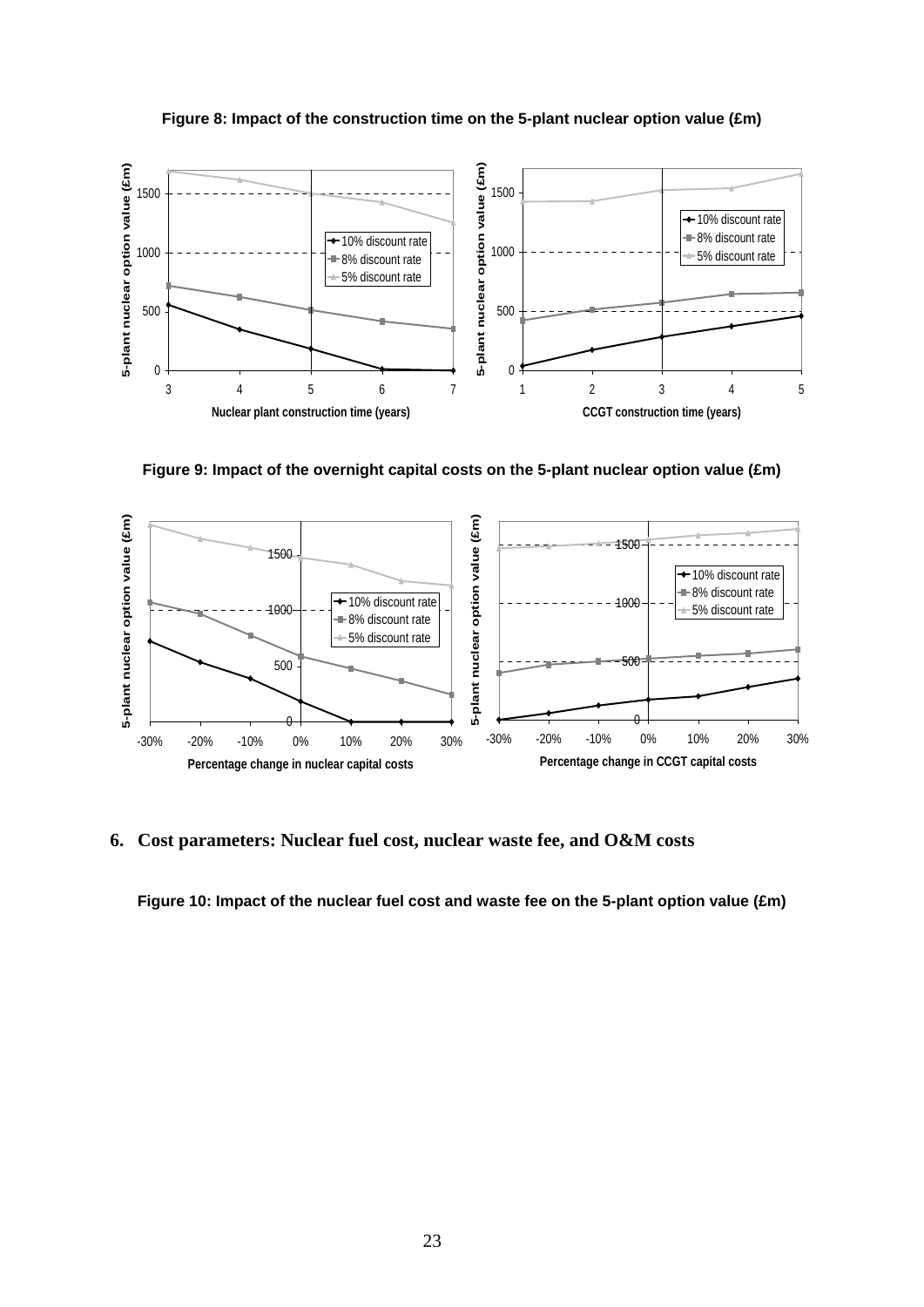

**Figure 11: Impact of the O&M fixed costs on the 5-plant nuclear option value (£m)** 



#### **7. Technical parameters: availability factor and heat rate**

**Figure 12: Impact of the plant technical availability on the 5-plant nuclear option value (£m)**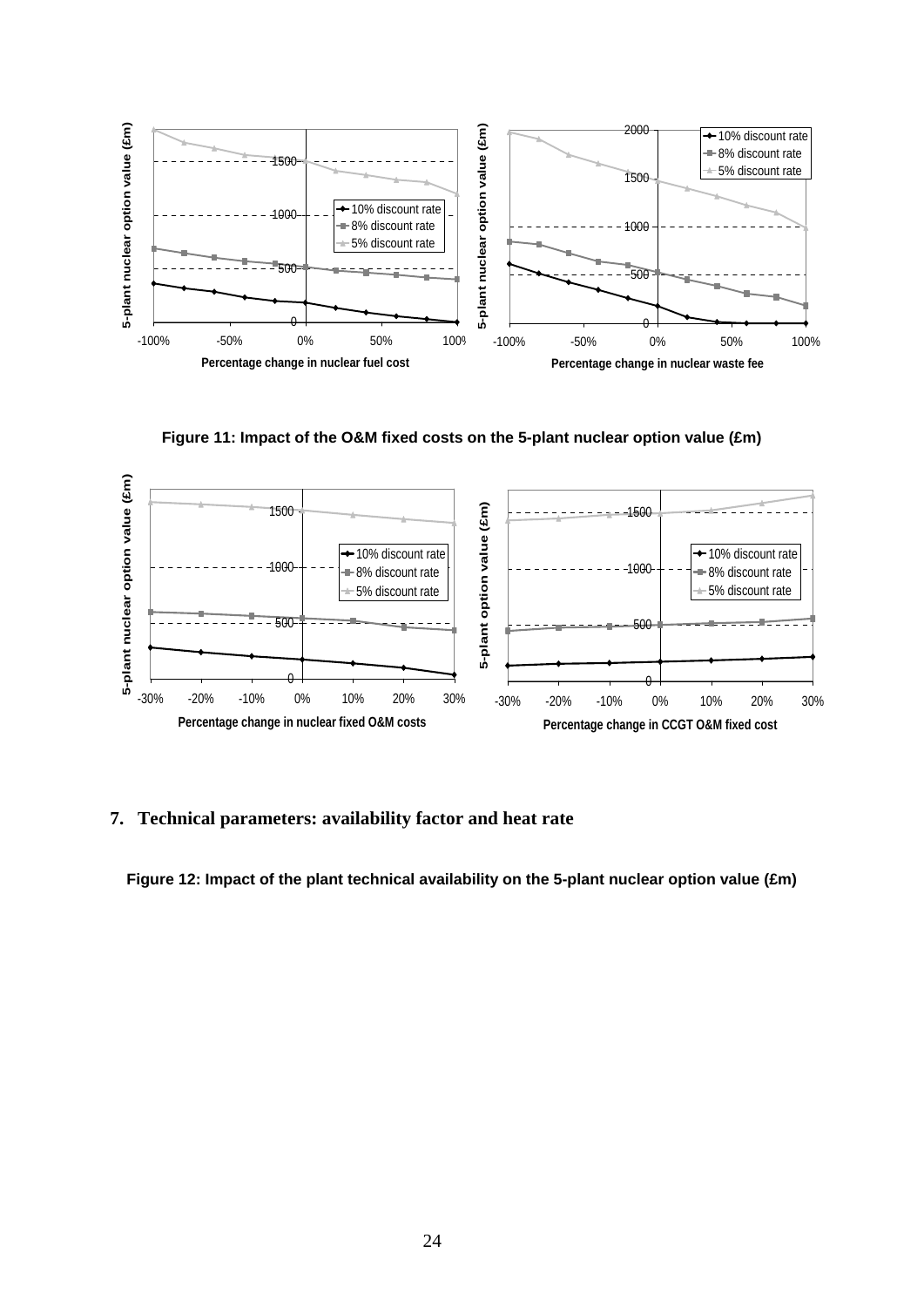

**Figure 13: Impact of the plant efficiency on the 5-plant nuclear option value (£m)** 



#### **REFERENCES**

- Ampere (2000), "Rapport de la Commission pour l'Analyse des Modes de Production de l'Électricité et le Redéploiement des Énergies (AMPERE)", Bruxelles.
- Awerbuch, S. and R. Sauter (2005), "Exploiting the Oil-GDP Effect to Support Renewables Deployment", *SPRU Electronic Working Paper Series*, Paper No. 129, January 2005.
- Awerbuch, S. and M. Berger (2003), "Energy Security and Diversity in the EU: A Mean-Variance Portfolio Approach," *IEA Research Paper*, Paris, February 2003.
- Averch, H. and L. Jonhnson (1962), "Behavior of the Firm under regulatory constraint," *American Economic Review* 52: 1053-69.

Bar-Ilan A., and W. Strange (1996), "Investment lags," *American Economic Review*, 86: 611-622.

Cox, J., S. Ross, and M. Rubinstein (1979), "Option Pricing: A Simplified Approach," Journal of Financial Economics, 7, 263-384.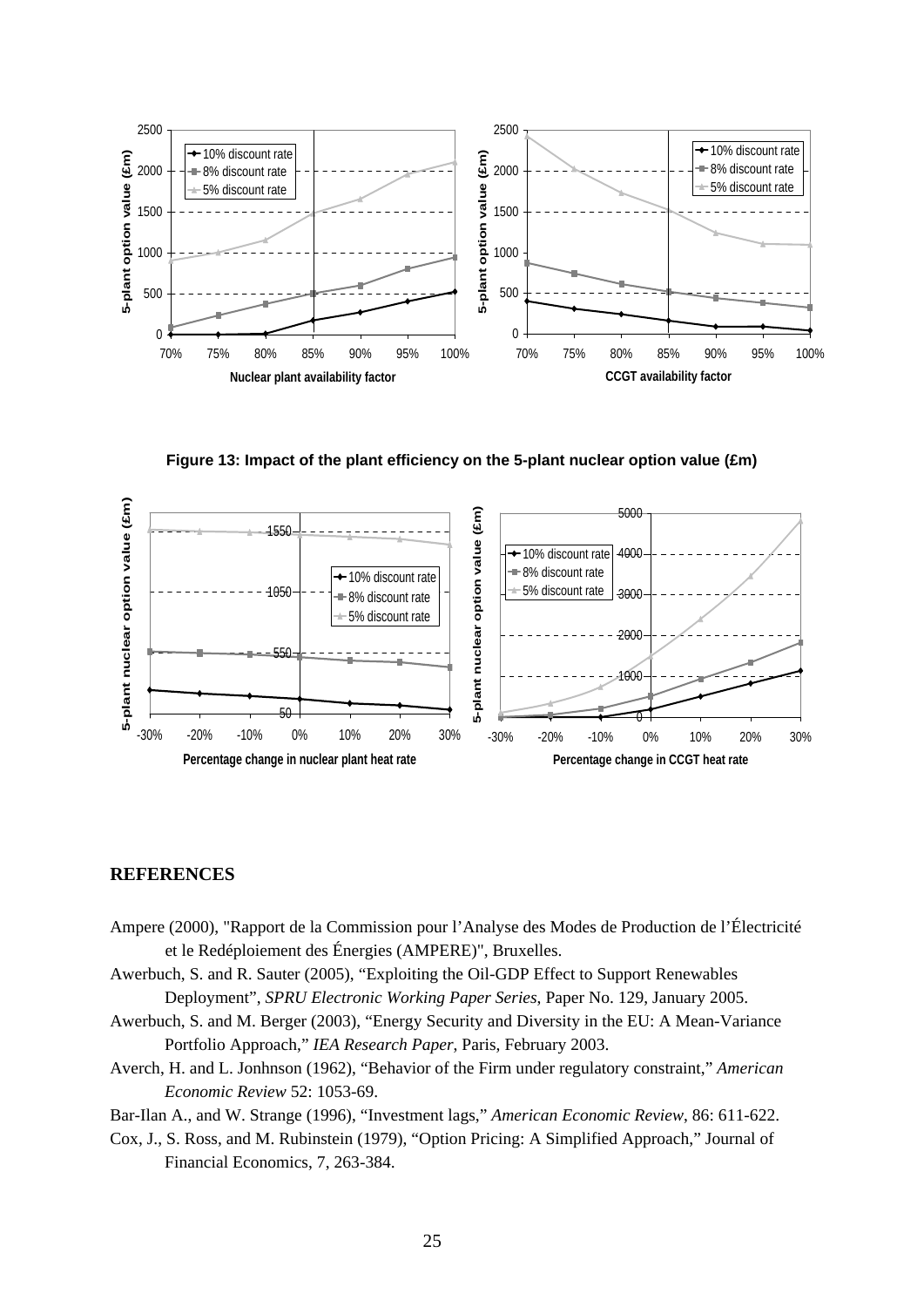- Department of Energy (2004), Energy Information Administration (EIA), "Annual Energy Outlook", DOE/EIA-0383(2004), January 2004.
- Deutch J., E. Moniz, S. Ansolabehere, M. Driscoll, P. Gray, J. Holdren, P. Joskow, R. Lester, and N. Todreas (2003), "The Future Of Nuclear Power", an MIT Interdisciplinary Study, [http://web.mit.edu/nuclearpower/.](http://web.mit.edu/nuclearpower/)
- Department of Trade and Industry (2004), Quarterly Energy Prices (Dec 2004).
- Dideme (2003), "Coûts de référence de la production électrique"*,* December 2003, DGEMP-DIDEME, Paris.
- Dixit, A. and. R. Pindyck (1994), "Investment Under Uncertainty", Princeton University Press.
- Ford, A. (1999), "Cycles in competitive electricity markets: a simulation study of the western United States," Energy Policy, 27: 637
- Ford, A. (2001), "Waiting for the Boom: A Simulation Study of Plant Construction in California," Energy Policy, 29: 847-869.
- Frayer, J. and N. Uludere (2001), "What Is It Worth? Application of Real Options Theory to the Valuation of Generation Assets," The Electricity Journal 14(oct): 40-51.
- Geman H. (2005), "Commodities and Commodity Derivatives Modelling and Pricing For Agriculturals, Metals And Energy,"John Wiley and Sons LTD.
- Gollier C., D. Proult, F. Thais and G. Walgenwitz (2005), "Choice of nuclear power investments under price uncertainty: Valuing modularity," *Energy Economics* 27(4): 667-685*.*
- International Energy Agency (2005), "Projected costs of generating electricity, 2005 update", OECD publication, Paris.
- International Energy Agency & Nuclear Energy Agency, (2000), 'Reduction of Capital Costs of nuclear power plants', OECD publication, Paris.
- JESS (2003), Joint Energy Security of Supply Working Group DTI/OFGEM, Second report.
- Lester R. and M. McCabe (1993), "The effect of industrial structure on learning by doing in nuclear power plant operation*", RAND Journal of Economics* 24 (3): 418-438.
- Li, Y., and P. Flynn (2004), "Deregulated power prices: comparison of volatility," Energy Policy 32: 1591-1601.
- Ludwigson J., Rusco F., Walls, D. (2004),"Buying an option to build: regulatory uncertainty and the development of new electricity generation", *IAEE Newsletter*, Second Quarter 2004, p.17-21.
- Murto, P., and Nese, G.(2002), "Input price risk and optimal timing of energy investment: choice between fossil- and biofuels", Working Paper No. 25/02, Institute for Research in Economics and Business Administration, Bergen, May 2002.
- NEA (2000), Nuclear Energy Agency, "Reduction of Capital Costs of Nuclear Power Plants".
- Nuclear Energy Institute (2004), "U.S. Nuclear Power Plant Capacity and Capacity Factors," available on NEI's website<http://www.nei.org/>.
- Newbery D., and R. Green (1996), "Regulation, public ownership, and privatisation of the English electricity industry", in R.J. Gilbert and E.P. Kahn (eds), International Comparisons of Electricity regulation, Cambridge university Press, p. 25-81.
- Nuttall W. J. (2004), "Nuclear Renaissance: Technologies and Policies for the Future of Nuclear Power", Bristol: Institute of Physics Publishing.
- Olsina, F., F. Garces, and H.-J. Haubrich (2005), "Modelling long-term dynamics of electricity markets," Energy Policy, in Press.
- Pindyck, R. (1993), "Investments of uncertain cost," Journal of Financial Economics 34: 53-76.